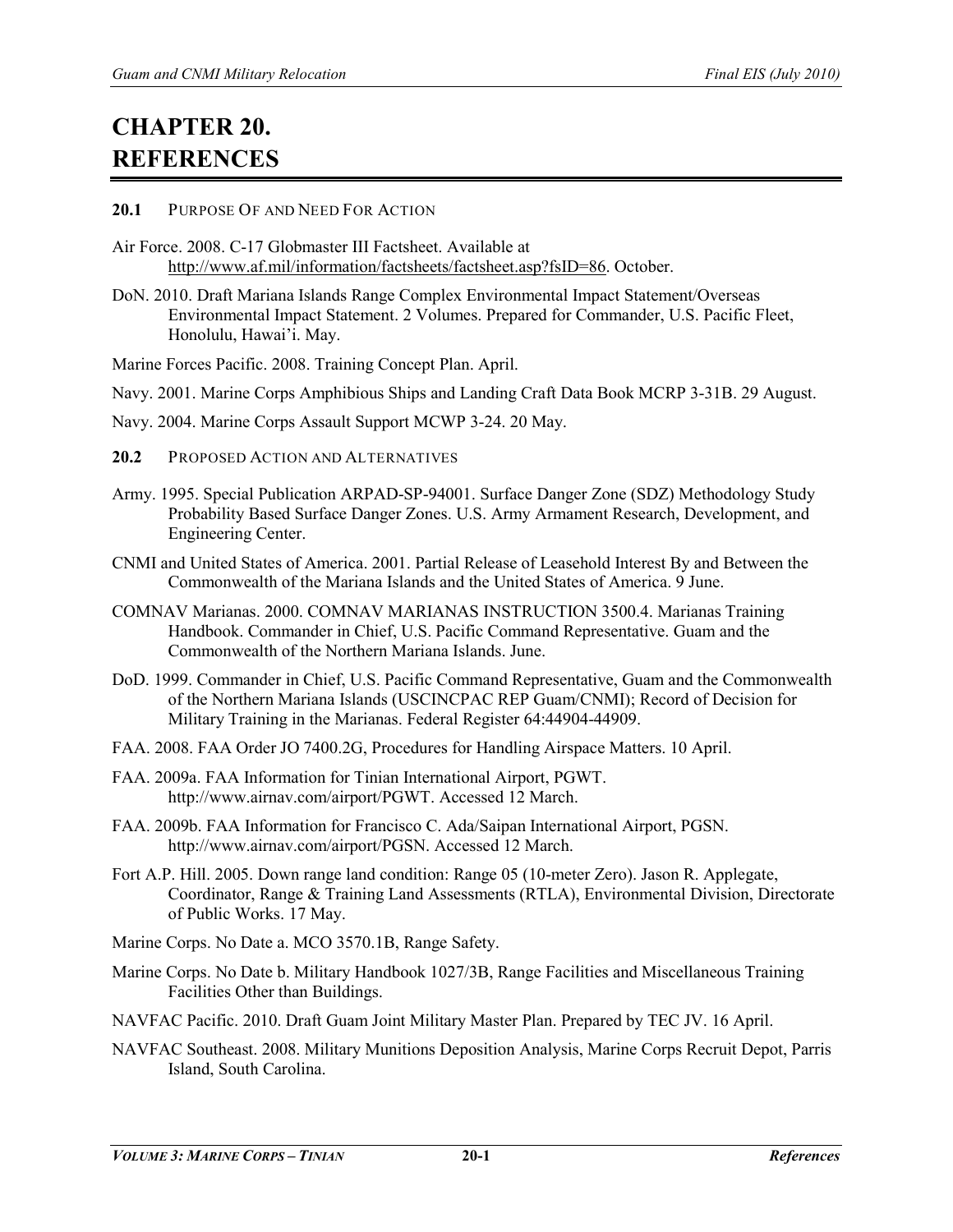- Navy. 2007. Naval Sea Systems Command Ordnance Pamphlet 5, Volume 1. Seventh Revision. "Ammunition and Explosives Safety Ashore". 30 August.
- NOAA. 2005. Environmental Sensitivity Index Map, Guam and the Commonwealth of the Northern Marianas Islands. National Ocean Service (NOS), Office of Response and Restoration, Hazardous Materials Response Division. August.
- **20.3** GEOLOGICAL AND SOIL RESOURCES
- DPL. 2009. Geographic Information System files for Tinian land use. Provided by Duenas & Associates in March with updates in October 2009, as authorized by DPL on March 10, 2009 via email.
- Gingerich, S.B. 2003. Hydrologic Resources of Guam. USGS Water-Resources Investigations Report 03- 4126. http://pubs.usgs.gov/wri/wri034126/. Accessed November 2007.
- GovGuam. 2008. Draft Guam Hazard Mitigation Plan. Government of Guam. Prepared by URS. 21 March.
- Islam, M.Z. 2005. Minimizing Karst Related Risks in Highway Construction. Geotechnical Engineering for Disaster Mitigation and Rehabilitation. January.
- Lander, J.F., L.S. Whiteside, and P. Hattori. 2002. Tsunami History of Guam: 1849-1993. Science of Tsunami Hazards 20: 158-174.
- Muckel, G.B. 2004. Understanding Soil Risks and Hazards. United States Department of Agriculture, Natural Resources Conservation Service, National Soil Survey Center.
- Mylroie, J.L., J.W. Jenson, J.M.U. Jocson, and M.A. Lander. 1999. Karst Geology and Hydrology of Guam: A Preliminary Report. Water and Environmental Research Institute Technical Report No. 89. October.
- NAVFAC Pacific. 1997. Natural Resources Management Plan Military Lease Area, Tinian. Pacific Division Naval Facilities Engineering Command, Pearl Harbor, HI. June.
- PACAF. 2006. Final Environmental Impact Statement, Establishment and Operation of an Intelligence, Surveillance, Reconnaissance, (ISR) and Strike Capability, Andersen Air Force Base, Guam. November.
- Siegrist, H.G., R.R. Lewis, and J.M.U. Jocson. 1998. Seismic Hazard Vulnerability on Guam. University of Guam: Water and Energy Research Institute of the Western Pacific. March.
- Stafford, K.W., J.E. Mylroie, and J.W. Jenson. 2004. Karst Geology of Aguijan and Tinian, Commonwealth of the Northern Mariana Islands Cave Inventory and Structural Analysis of Development*.* Water and Energy Research Institute Technical Report #106. September.
- Stafford, K.W., J.E. Mylroie, D. Taborosi, and J.W. Jenson. 2005. Karst Development on Tinian, Commonwealth of the Northern Mariana Islands: Controls on Dissolution in Relation to the Carbonate Island Karst Model. Journal of Cave and Karst Studies 67(1): 14-27.
- USACE. 2007. Unified Facilities Criteria; Seismic Design for Buildings. 22 June.
- USGS. 2008. Guam Earthquake Information[. http://earthquake.usgs.gov/regional/world/?regionID=10.](http://earthquake.usgs.gov/regional/world/?regionID=10) Last updated 16 June 2008, accessed 22 December 2008.
- Young, F.L. 1989. Soil Survey of the Islands of Aguijan, Rota, Saipan, and Tinian, Commonwealth of the Northern Mariana Islands. United States Department of Agriculture Soil Conservation Service. July.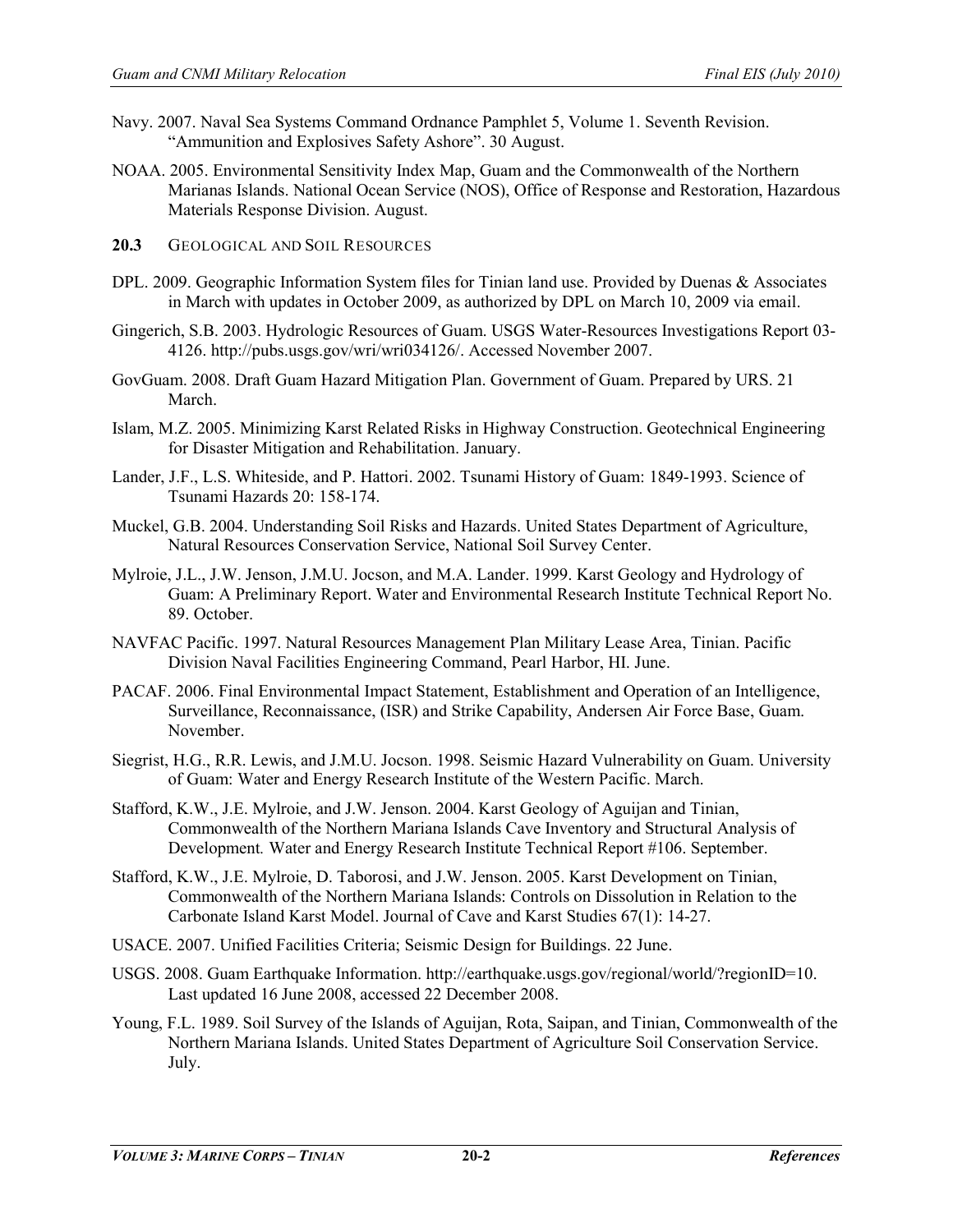## **20.4** WATER RESOURCES

- Bearden, B., F. Castro, P. Houk, J. Kaipat and C. Tanaka. 2004. Commonwealth of the Northern Mariana Islands Integrated 305(b) and 303(d) Water Quality Assessment Report. Division of Environmental Quality. May.
- Bearden, B., F. Castro, P. Houk, D. Chambers and C. Bearden. 2008. Commonwealth of the Northern Mariana Islands Integrated 305(b) and 303(d) Water Quality Assessment Report. Division of Water Quality. October.
- CNMI CUC. 2009. Personnal communication with E. Quichocho, 9 March to S. Keith. Provided map of abandoned wells on Tinian.
- CNMI DEQ. 2005. Well Drilling and Well Operation Regulations. CNMI Office of the Governor. September.
- COMNAV Marianas. 2000. COMNAV MARIANAS INSTRUCTION 3500.4. Marianas Training Handbook. Commander in Chief, U.S. Pacific Command Representative. Guam and the Commonwealth of the Northern Mariana Islands. June.
- COMNAV Marianas. 2004. Integrated Natural Resources Management Plan: Farallon de Medinilla and Tinian Military Lease Areas, Commonwealth of the Northern Mariana Islands. Prepared for Commander, U.S. Naval Forces Marianas, by Helber Hastert and Fee, Planners. August.
- Gingerich, S.B. 2002. Geohydrology and Numerical Simulation of Alternative Pumping Distributions and the Effects of Drought on the Ground-Water Flow System of Tinian, Commonwealth of the Northern Mariana Islands. U.S. Geological Survey Water-Resources Investigations Report 02- 4077. http://hi.water.usgs.gov/publications /pubs/wri/wri02-4077.html. Accessed November 2007.
- Kolinski, S.P. 2001. Sea Turtles and their Marine Habitats at Tinian and Aguijan, with Projections on Resident Turtle Demographics in the Southern Arc of the Commonwealth of the Northern Mariana Islands. December.
- NAVFAC. 1992. Military Handbook 1027/3B. Range Facilities and Miscellaneous Traning Facilities Other Than Buildings. 30 November.
- NAVFAC Marianas. 1997. Military Lease Area Tinian. Natural Resources Management Plan. Fish and Wildlife Section. Page C-15. June.
- NAVFAC Marianas. 2004. Integrated Natural Resources Management Plan. Tinian Natural Resource Assessment. Page 60. August.
- NAVFAC Marianas. 2009a. Guam and Tinian Wetlands Inventory. Prepared by AECOS, Inc.
- NAVFAC Marianas. 2009b. Personal communication via email from P. Wenninger, Natural Resources Specialist, 24 September to R. Spaulding, TEC Senior Biologist. Information regarding findings from NWI wetland investigation of areas on Tinian.
- Navy. 2009. Draft Mariana Islands Range Complex Environmental Impact Statement/Overseas Environmental Impact Statement. 2 Volumes. Prepared for Commander, U.S. Pacific Fleet, Honolulu, Hawai'i. January.
- Scott, D.A. 1993. A directory of wetlands in Oceania. http://www.wetlands.org. Accessed May 2009.
- University of Guam. 1977. Inventory and Mapping of Wetland Vegetation in Guam, Tinian, and Saipan, Mariana Islands. University of Guam Biosciences. June.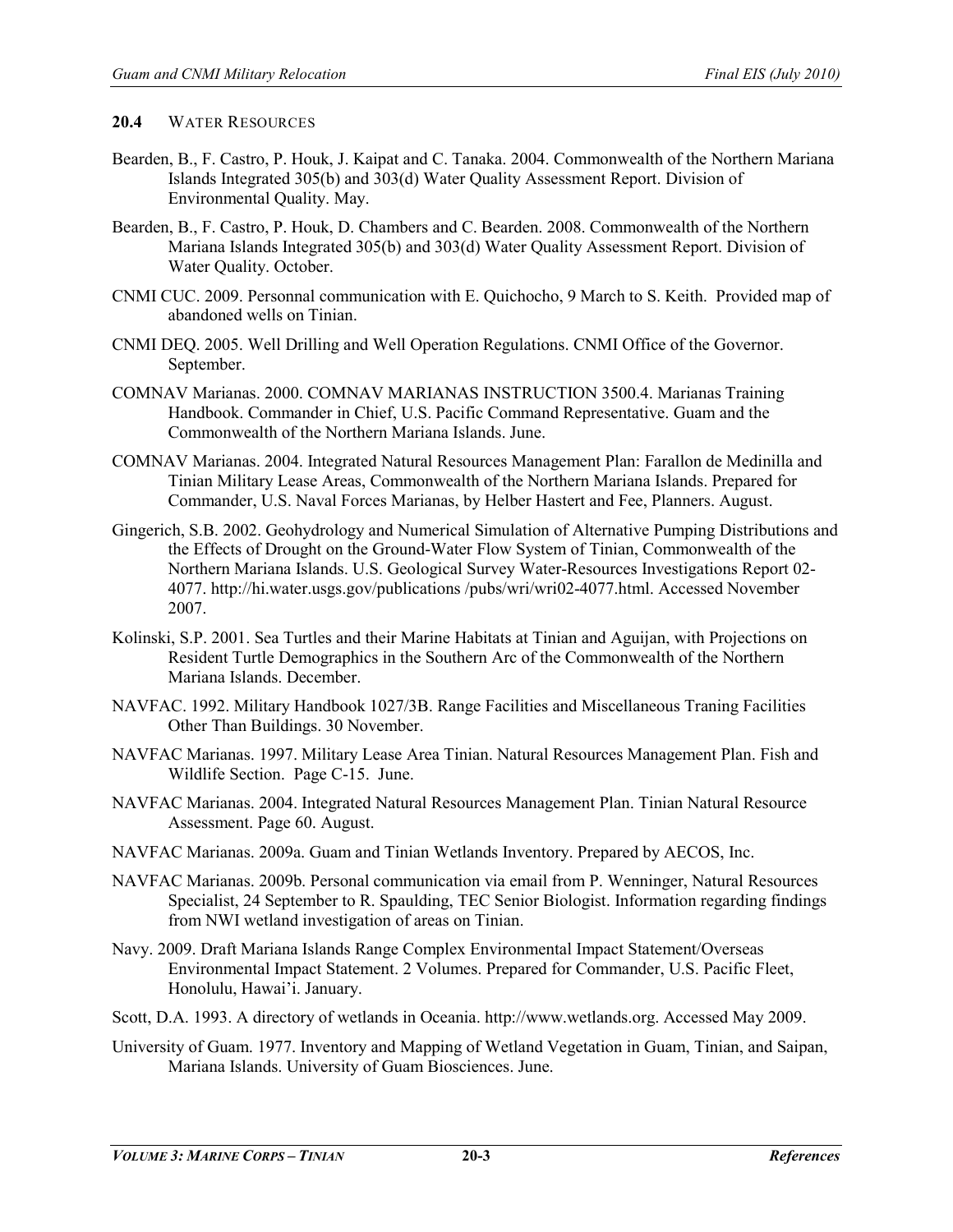- USDA SCS. 1994. Island Resource Study, Tinian, Commonwealth of the Northern Mariana Islands. Soil Conservation Service. August.
- USDOI. 2008. Final Environmental Assessment for Tinian Wastewater Collection, Treatment, and Disposal System, Tinian, Commonwealth of the Northern Mariana Islands. Prepared by USACE and Earth Tech. June.
- USFWS. 2009. U.S. Fish and Wildlife Service National Wetlands Inventory: Pacific Trust Islands (Guam and Saipan, [http://wetlandsfws.er.usgs.gov/imf/imf.jsp?site=NWI\\_PacTrust.](http://wetlandsfws.er.usgs.gov/imf/imf.jsp?site=NWI_PacTrust) 4 May.

**20.5** AIR QUALITY

FHWA. 2006. Roadway Construction Noise Model User's Guide. January.

- GEPA. 2004. Air Pollution Control Standards and Regulations (APCSR) Section 1104.6 (c) (12) (ix). July.
- RSMeans. 2003. Facilities Construction Cost Data*.*

RSMeans. 2006. Heavy Construction Cost Data*.*

- UNFCCC. 1995. United Nations Framework convention on Climate Change.
- USEPA. 1995. A Modeling Methodology for Predicting Pollutant Concentrations Near Roadway Intersections. September. Compilation of Air Pollutant Emission Factors, Volume 1: ationar

USEPA. 2003. Mobile6 User's Guide. August.

- USEPA. 2006. Current Methodologies and Best Practices in Preparing Port Emission Inventories. January.
- USEPA. 2008. NONROAD Model Worksheet. December.
- USEPA. 2009a. Technical Support Document for Endangerment and Cause or Contribute Findings for Greenhouse Gases under Section 202(a) of the Clean Air Act. 7 December 7.
- USEPA. 2009b. Inventory of U.S. Greenhouse Gas Emissions and Sinks: 1990 2007. 15 April. USEPA, Washington, DC.
- USEPA. 2009c. Global Climate Change Impacts in the United States. U.S. Global Change Research Program.
- **20.6** NOISE
- Air Force. 2002. Flyover Noise Calculator. Version 1.0.2 Beta. AFRL/HECB, Aural Displays and Bioacoustics Branch, Wright-Patterson AFB, OH. May.
- Air Force. 2008. C-17 Globmaster III Factsheet. Available at [http://www.af.mil/information/factsheets/factsheet.asp?fsID=86.](http://www.af.mil/information/factsheets/factsheet.asp?fsID=86) October.

Army. 2007. Environmental Protection and Enhancement. Army Regulation 200-1. 13 December.

- Czech, J. 2009. Noise Analysis for Guam Training EIS. Prepared by WYLE for TEC, Inc. Joint Venture. 25 September.
- Marine Corps. 1999. Marine Corps, MEF Planner's Reference Manual, Quantico, Va.: MAGTAF Staff Training Program, MSTP Pamphlet 5-0.3, 1999.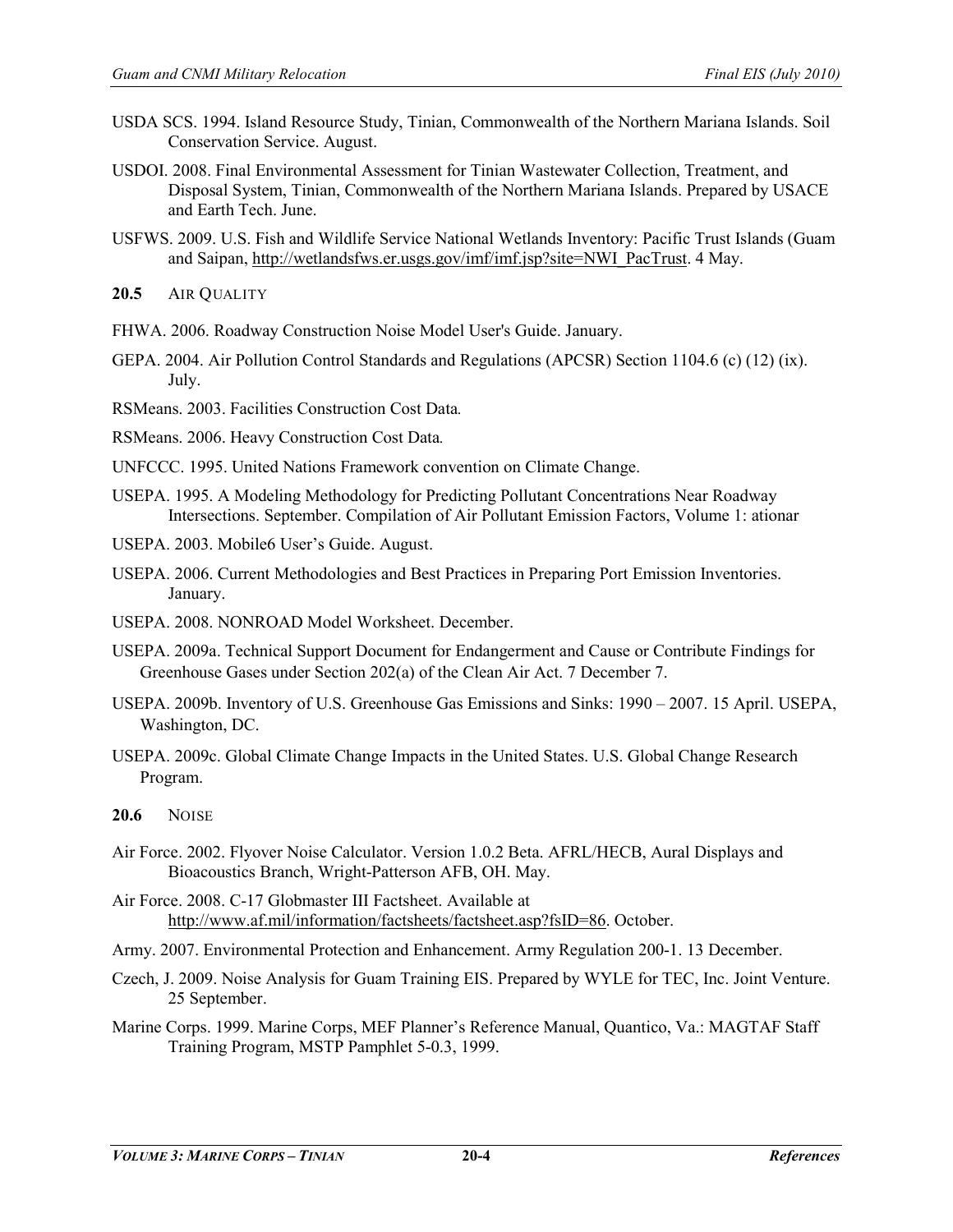- Marine Corps. 2005. Memorandum from Assistant Deputy Commandant, Installations and Logistics (Facilities), Headquarters United States Marine Corps. Subject: Ground Training Noise Guidance for Marine Corps Installations. 29 June.
- Navy. 2004. Marine Corps Assault Support MCWP 3-24. 20 May.
- Navy. 2009. West Coast Basing of the MV-22 Public Draft Environmental Impact Statement. Volume II. Prepared for NAVFAC Southwest, San Diego, CA. February.
- NIOSH. 1998. Criteria for a Recommended Standard: Occupational Noise Exposure. NIOSH Publication No. 98-126. U.S. Department of Health and Human Services, Cincinnati, OH. June.
- U.S. Army Center for Health Promotion and Preventive Medicine (USACHPPM). 2009. Operational Noise Consultation NO. 52-ON-0BVU Operational Noise Contours Proposed Range Development Guam and Tinian. July.
- U.S. Army Public Health Command (Provisional), formerly known as USACHPPM. 2010. Addendum to Operational Noise Consultation, 52-EN-OBVU-09, Operational Noise Contours for Proposed Range Development at Guam and Tinian. April.USDOT. 2006. FWHA Highway Construction Noise Handbook[. http://www.fhwa.dot.gov/environment/noise/handbook/index.htm.](http://www.fhwa.dot.gov/environment/noise/handbook/index.htm) last updated 16 December 2008, Accessed on 3 April.
- USDOT. 2008. Federal Highway's Administration Roadway Construction Noise Model. Software Version 1.1, 12/8/08.
- **20.7** AIRSPACE
- AirNav. 2009. [http://www.airnav.com/airport/PGSN.](http://www.airnav.com/airport/PGSN) Accessed 15 March 2009.

Flightaware. 2009. [http://flightaware.com/resources/airport/PGSN.](http://flightaware.com/resources/airport/PGSN) Accessed 15 March 2009.

- Skyvector. 2009[. http://skyvector.com/airport/TNI/Tinian-International-Airport.](http://skyvector.com/airport/TNI/Tinian-International-Airport) Accessed 15 March 2009.
- **20.8** LAND AND SUBMERGED LANDS USE
- 15th Northern Marianas Commonwealth Legislature. 2007. Joint Session Resolution Report No. 15-4 Regarding the Approval of the Northern Marianas Constitution of a Lease Agreement between Department of Public Lands and Marianas Resort Development Company, Inc. 9 May. Accessed 2009.
- 16<sup>th</sup> Northern Marianas Commonwealth Legislature 2009. Joint Standing Committees Report No 16-2. 6 March.
- CNMI Department of Commerce Central Statistics Division. 2002. Statistical Yearbook for the CNMI.
- COMNAV Marianas. 2004. Integrated Natural Resources Management Plan Farallon De Medinilla and Tinian Military Lease Areas Commonwealth of the Northern Mariana Islands. Prepared by Helber Hastert & Fee. August.
- DoN. 2010. Draft Mariana Islands Range Complex Environmental Impact Statement/Overseas Environmental Impact Statement. 2 Volumes. Prepared for Commander, U.S. Pacific Fleet, Honolulu, Hawai'i. May.
- DoD Public and Military Affairs. 2009. Personal Communication via email, LCDR David "Ned" Selander. U.S. Defense Representative Guam/CNMI/FSM/Palau Political/Military Affairs N0050. Re: Tinian Training. 8 April.
- DPL. 2009a. Personal communication via telephone, Jude Dickinson, Planner. 5 March.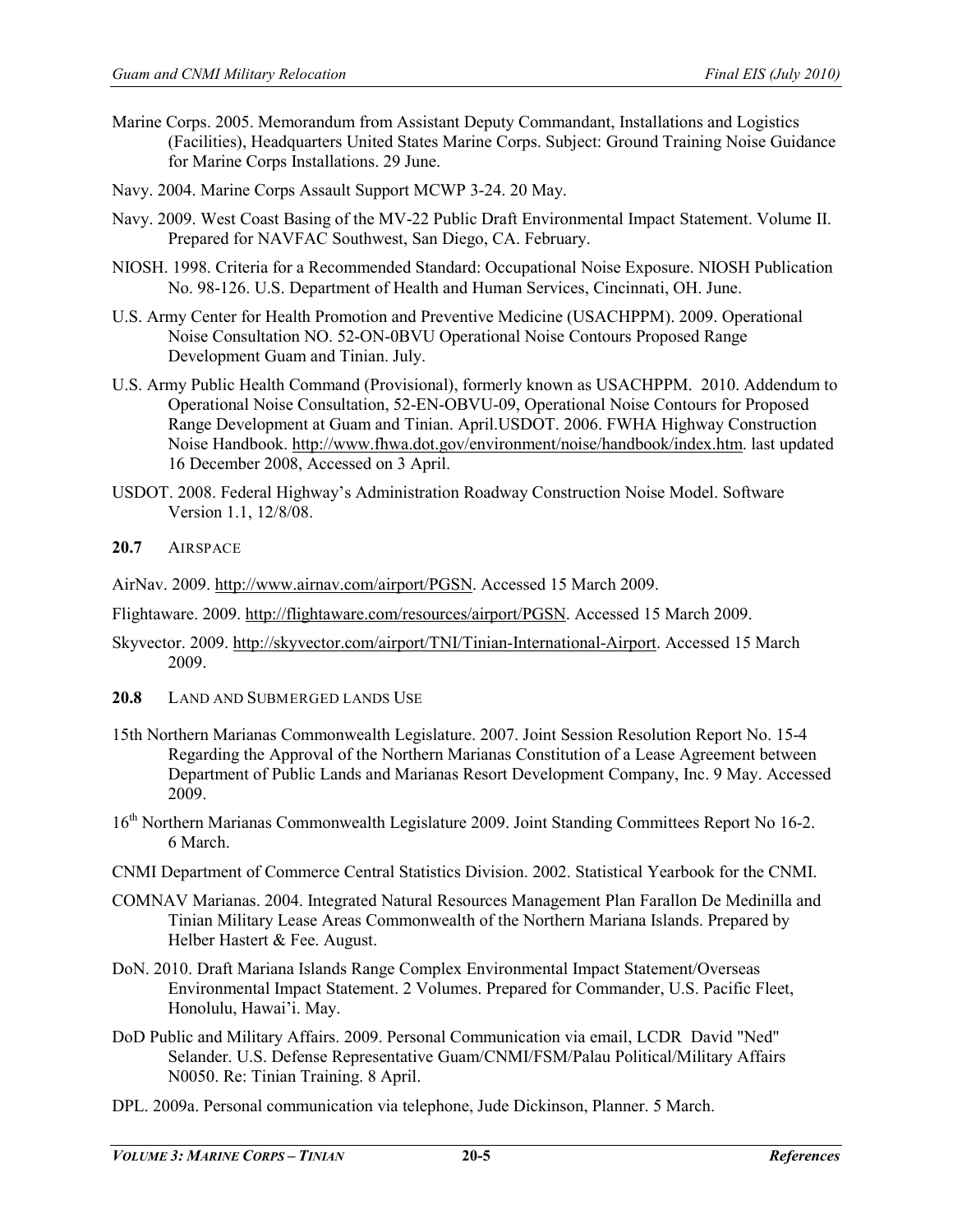- DPL. 2009b. Geographic Information System files for Tinian land use. Provided by Duenas & Associates in March with updates in October 2009, as authorized by DPL on March 10, 2009 via email.
- NAVFAC Pacific. 2008. CNMI Lease Overview. Powerpoint presentation. Prepared by Mark Brandon (Real Estate [code RES]). 29 July.
- U.S. and CNMI. 1975a. Covenant to Establish a CNMI in Political Union with the United States of America. 48 U.S.C. § 1801.; Public Law 94-241; 90 Stat.263. Signed by negotiators on February 15, 1975.
- U.S. and CNMI. 1975b. Technical Agreement Regarding Use of Land to Be Leased by the United States in the Northern Mariana Islands. Executed on February 15, 1975.
- Young, F.L. 1989. Soil Survey of the Islands of Aguijan, Rota, Saipan, and Tinian, Commonwealth of the Northern Mariana Islands. United States Department of Agriculture Soil Conservation Service. May.
- **20.9** RECREATIONAL RESOURCES
- DoN. 2010. Draft Mariana Islands Range Complex Environmental Impact Statement/Overseas Environmental Impact Statement. 2 Volumes. Prepared for Commander, U.S. Pacific Fleet, Honolulu, Hawai'i. May.
- Global Development Research Center. 2009. [http://www.gdrc.org/uem/footprints/carrying-capacity.html.](http://www.gdrc.org/uem/footprints/carrying-capacity.html%20Accessed%20January%202009)  [Accessed January 2009.](http://www.gdrc.org/uem/footprints/carrying-capacity.html%20Accessed%20January%202009)
- Global Security. 2008. Military Tinian. http://www.globalsecurity.org/military/facility/images/tinianmap1.gif. Accessed 15 November.
- The House of the Ancient Chamorro Chief Taga. 2008. [http://www.sunnyside](http://www.sunnyside-studio.com/gallery_page.asp?gallery=Tinian&pagename=1)[studio.com/gallery\\_page.asp?gallery=Tinian&pagename=1.](http://www.sunnyside-studio.com/gallery_page.asp?gallery=Tinian&pagename=1) Accessed 7 January 2009
- Skin Diver 2008. Tinian. [http://www.skin-diver.com/pata/tinian.html.](http://www.skin-diver.com/pata/tinian.html) Accessed 15 November.
- **20.10** TERRESTRIAL BIOLOGICAL RESOURCES
- Bowles, A.E. 1995. Responses of Wildlife to Noise. Pages 109-156 *in* R.L. Knight, and K.J. Gutzwiller, eds. Wildlife and Recreationists: Coexistence Through Management and Research. Island Press, Covelo, CA.
- Brooke, A. 2008. 2008 Mariana Fruit Bat Surveys on Tinian and Aguiguan. NAVFAC Marianas Environmental, Guam. December.
- BTS Technical Working Group. 2009. Draft Brown Treesnake Control Plan. April.
- CNMI DLNR. 2005. CNMI Comprehensive Wildlife Conservation Strategy. September.
- COMNAV Marianas. 2004. Integrated Natural Resources Management Plan: Farallon de Medinilla and Tinian Military Lease Areas, Commonwealth of the Northern Mariana Islands. Prepared for Commander, U.S. Naval Forces Marianas, by Helber Hastert and Fee, Planners. August.
- Cruz, J.B., S.R. Kremer, G. Martin, L.L. Williams, and V.A. Camacho. 2008. Relative Abundance and Distribution of Mariana Swiftlets (Aves: *Apodidae*) in the Northern Mariana Islands. Pacific Science 62:233-246.
- DoN. 2010. Draft Mariana Islands Range Complex Environmental Impact Statement/Overseas Environmental Impact Statement. 2 Volumes. Prepared for Commander, U.S. Pacific Fleet, Honolulu, Hawai'i. May.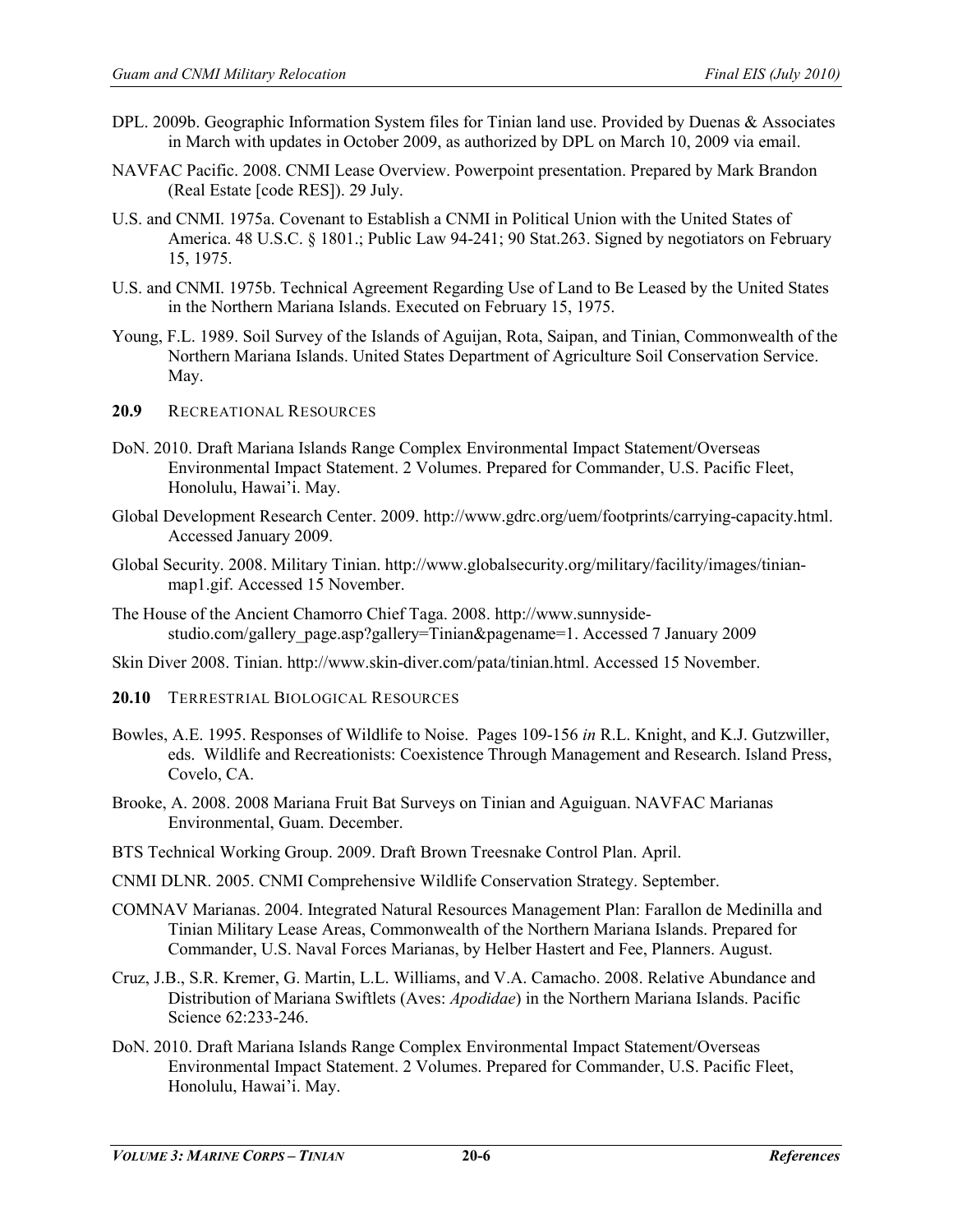- Falanruw, M.C., T.G. Cole, and A.H. Ambacker. 1989. Vegetation survey of Rota, Tinian, and Saipan, Commonwealth of the Northern Mariana Islands. Resource. Bulletin PSW-27. U.S. Department of Agriculture, Forest Service, Pacific Southwest Forest and Range Experiment Station, Berkeley, CA.
- Fritts, T.H. and D. Leasman-Tanner. 2001. The Brown Tree Snake on Guam: How the arrival of one nonnative species damaged the ecology, commerce, electrical systems, and human health on Guam: A comprehensive information source. http://www.fort.usgs.gov/resources/education/bts/bts\_home.asp.
- Government of CNMI and Navy. 1999. Dedication of Tinian Military Retention Area Land for Wildlife Conservation. 23 September.
- Hawaiian Agronomics International, Inc. 1985. Final Report for Flora and Fauna Survey of Tinian, Northern Mariana Islands. Prepared for Commander, Pacific Division, Naval Facilities Engineering Command, Honolulu, HI.
- Kolinski, S.P., L.I. Ilo, and J.M. Manglona. 2004. Green Turtles and Their Marine Habitats at Tinian and Aguijan, with Projections on Resident Turtle Demographics in the Southern Arc of the Commonwealth of the Northern Mariana Islands. Micronesica 37:97-118.
- Krueger, S. and D. O'Daniel. 1999. Observations of Mariana Fruit Bats on Tinian. *Micronesica* 31:367- 371.
- Lamp, R.E. 1989. Monitoring the Effects of Military Air Operations at Naval Air Station Fallon on the Biota of Nevada. Nevada Department of Wildlife, Reno.
- Lusk, M.L., S. Hess, and S. Johnston. 2000. Population status of the Tinian monarch (*Monarcha takatsukasae*) on Tinian, Commonwealth of the Northern Mariana Islands. Micronesica 32:181- 190.
- NAVFAC Pacific. 1997. Natural Resources Management Plan Military Lease Area, Tinian. Pacific Division Naval Facilities Engineering Command, Pearl Harbor, HI. June.
- Navy. 2001. Environmental Assessment for Proposed Rifle/Pistol Range at Marine Corps Air Station Miramar, California. Prepared for Naval Facilities Engineering Command, Southwest, San Diego, CA. June.
- NOAA. 2005. Environmental Sensitivity Index Map, Guam and the Commonwealth of the Northern Mariana Islands. National Ocean Service (NOS), Office of Response and Restoration, Hazardous Materials Response Division. August.
- Pregill, G.K. 1998. Squamate reptiles from prehistoric sites in the Mariana Islands, Micronesia. Copeia 1998: 64-75.
- Pregill, G.K. and D. W. Steadman. 2009. The prehistory and biogeography of terrestrial vertebrates on Guam, Mariana Islands. Diversity and Distributions 15: 983–996.
- Raulerson, L. 2006. Checklist of Plants of the Mariana Islands. University of Guam Herbarium Contribution 37:1-69.
- Rodda, G.H. and J.A. Savidge. 2007. Biology and Impacts of Pacific Island Invasive Species. 2. Boiga irregularis, the Brown Tree Snake (Reptilia: Colubridae). Pacific Science 61:307–324
- Space, J.C. and M. Falanruw. 1999. Observations on non-native plant species in Micronesia. Paper Prepared for the meeting of the Pacific Islands Committee, Council of Western State Foresters, Majuro, Republic of the Marshall Islands, 22-26 February.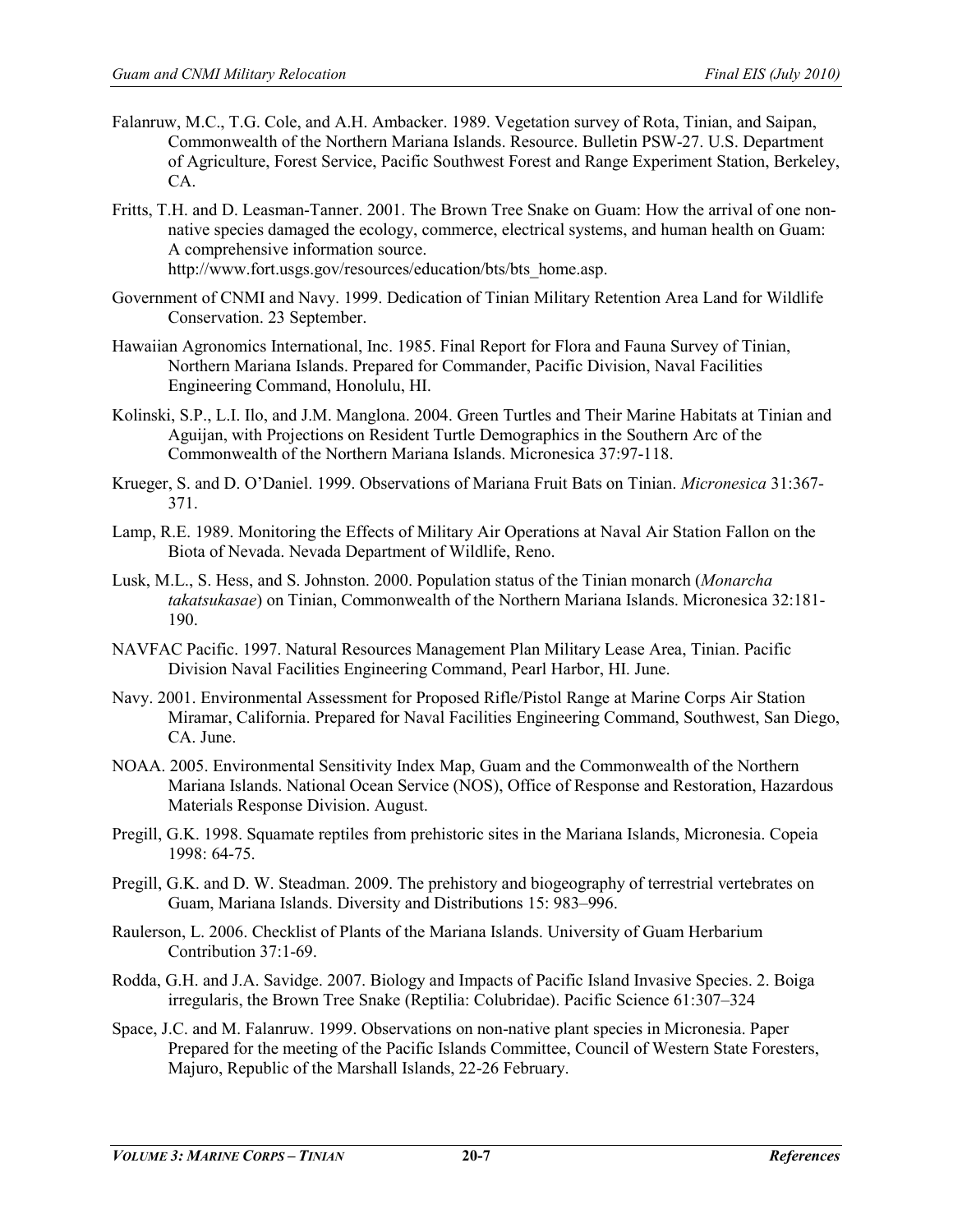- Takano, L.L. and S.M. Haig. 2004. Distribution and abundance of the Mariana subspecies of the common moorhen. Waterbirds 27:245-250.
- TEC JV. 2007. Natural Resource Survey and Assessment Report of Guam and Certain Islands of the Commonwealth of the Northern Mariana Islands. Prepared for Commander, Department of the Navy, Naval Facilities Engineering Command, Pacific. August.
- USFS. 2006. Guam Vegetation Mapping. 3rd Edition. Pacific Southwest Region, Forest Health Protection, McClellan, CA. October .
- USFS. 2008. Wildland Fire Management Plan for Navy Lands, Guam. Prepared by David K. Nelson, Wildland Fire Management Consultant Under Contract to U. S. Forest Service, Region 5, Fire and Aviation Management. September.
- USFWS. 1991. Recovery plan, Mariana Islands Common Moorhen, *Gallinula chloropus guami*. U.S. Portland, OR.
- USFWS. 1996. Characteristics of Mariana Common Moorhens and Wetland Habitats within the U.S. Department of the Navy's Military Lease Area and Exclusive Military Use Area on the Island of Tinian, Commonwealth of the Northern Mariana Islands, July 1994 - August 1995. Prepared by Division of Ecological Services Pacific Islands Ecoregion, Honolulu, HI for Pacific Division, Naval Facilities Engineering Command, Honolulu, HI. February.
- USFWS. 1998. Biological Opinion for Airport Improvements at the Tinian International Airport, Commonwealth of the Northern Mariana Islands. Pacific Islands Ecoregion, Honolulu, HI. August.
- USFWS. 2004. Endangered and Threatened Wildlife and Plants; Final Rule To Remove the Tinian Monarch from the Federal List of Endangered and Threatened Wildlife. Federal Register 69:56367-56372.
- USFWS. 2005. Post-delisting Monitoring Plan for the Tinian monarch (*Monacha takatsukasae*). Endangered Species Division, Pacific Islands Fish and Wildlife Office, Honolulu, HI.
- USFWS. 2007. Species Assessment And Listing Priority Assignment Form for *Partula gibba*. March.
- USFWS. 2008. Draft Guidance to Develop and Implement a Wildland Fire Management Program for Military Training. Pacific Islands Field Office, Section 7 Consultation and Technical Assistance Program. May 8.
- USFWS. 2009a. Vegetation mapping GIS data. Personal communication via e-mail, F. Amidon, Pacific Islands Office, Honolulu, HI. 23 January.
- USFWS. 2009b. Terrestrial Resource Surveys of Tinian and Aguiguan, Mariana Islands, Working Draft. Pacific Islands Fish and Wildlife Office, Honolulu, HI. January.
- VanderWerf, E., Y. Ebisu and Associates, and Wil Chee-Planning, Inc. 2000. A Study to Determine the Effects of Noise from Military Training on the endangered O'ahu 'Elepaio. July.
- Vogt, S. 2006. Fiscal Year 2005 Annual Report for 61755NR410 Wildlife Surveys on Military Leased Lands, Tinian CNMI. NAVFAC Pacific, Honolulu, HI. February.
- Vogt, S. 2008a. Fiscal Years 2007 and 2008 Report for 61755NR410. Wildlife Surveys on Military Leased Lands, Tinian, CNMI. NAVFAC Pacific, Honolulu, HI. April.
- Vogt, S. 2008b. Micronesian Megapode (*Megapodius laperouse laperouse*) Surveys on Tinian, Commonwealth of the Northern Mariana Islands (DRAFT). NAVFAC Pacific. Honolulu, HI. April.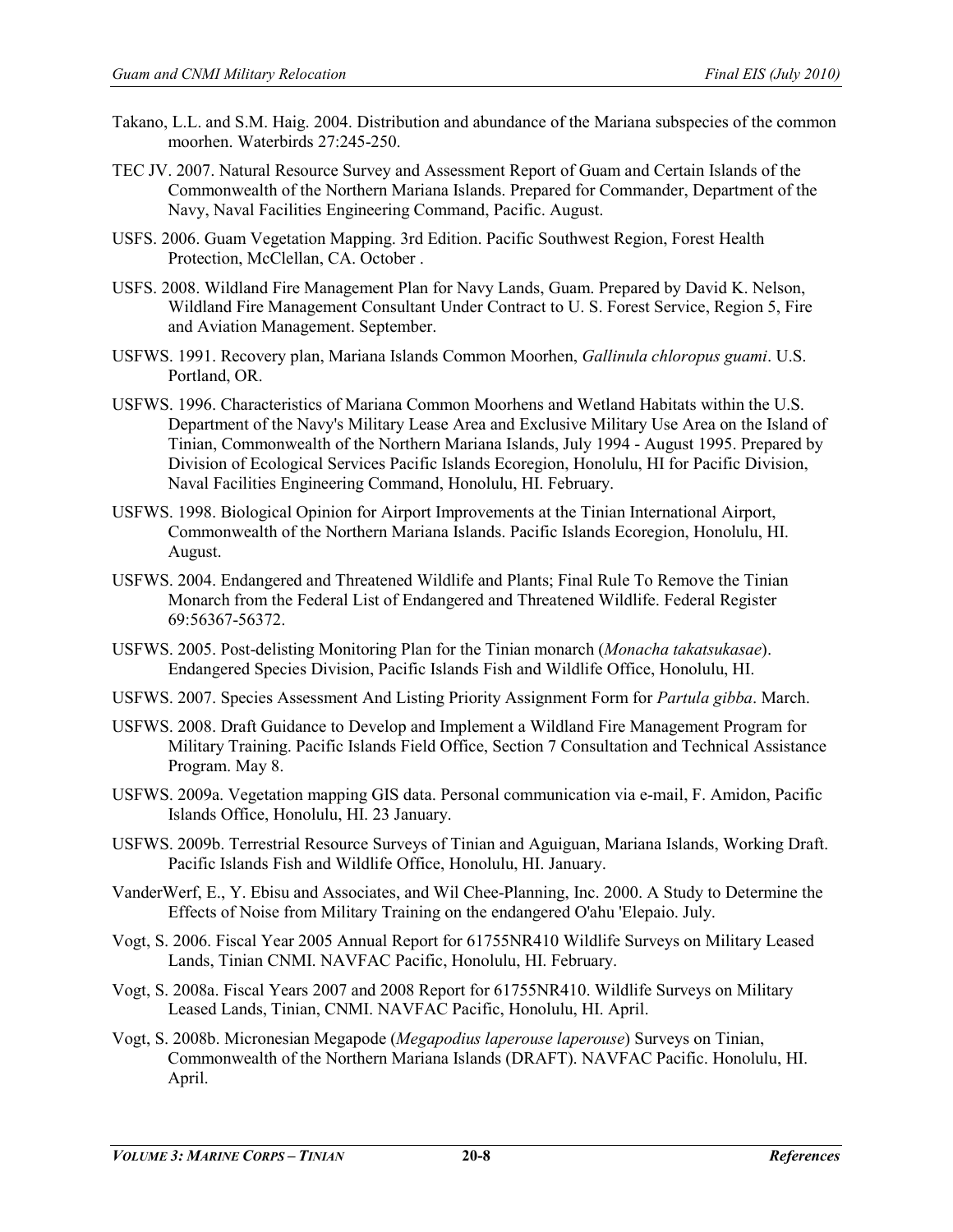- Wiles, G.J., J. Bart, R.E. Beck Jr., and C.F. Aguon. 2003. Impacts of the Brown Tree Snake: Patterns of Decline and Species Persistence in Guam's Avifauna. Conservation Biology 17:1350–1360.
- Witteman, G.J. 2001. A Quantitative Survey and Inventory of the Micronesian Megapode and Its Habitat on Tinian, CNMI. URS Corporation/Dames & More. August.
- **20.11** MARINE BIOLOGICAL RESOURCES
- Balazs, G.H., R.G. Forsyth, and A.K.H. Kam. 1987. Preliminary assessment of habitat utilization by Hawaiian green turtles in their resident foraging pastures. U.S. Department of Commerce, NOAA Technical Memorandum NOAA-TM-NMFS-SWFC-71.
- Brainard, R. E., A. DesRochers, J. Miller, T. Acoba, J. Asher, E. Coccagna, K. Dennis, J. Helyer, R. Hoeke, J. Kenyon, V. Khurana, F. Mancini, M. Nadon, B. Richards, R. Schroeder, E. Smith, M. Timmers, B. Vargas-Angel, O. Vetter, S. Vogt, P. Vroom, K. Wong, and C. Young. 2008. Coral Reef Ecosystem and Habitat Surveys in the Mariana Archipelago: Preliminary Findings and Key Figures for the Islands of Guam, Aguijan, Tinian, Saipan, and Pagan. NOAA Fisheries Pacific Islands Fisheries Science Center, PIFSC Internal Report, IR-08-014.
- CNMI MMT. 2008. CNMI Marine Monitoring Program Webpage. Available at: http://cnmicoralreef.net/monitoring.htm (last accessed 6 October 2009).
- CNMI CRMO. 2009. GIS data provided by Julie Duenas. 19 October.
- COMNAV Marianas. 2004. Integrated Natural Resources Management Plan: Farallon de Medinilla and Tinian Military Lease Areas, Commonwealth of the Northern Mariana Islands. Prepared for Commander, U.S. Naval Forces Marianas, Guam by Helber Hastert and Fee, Honolulu, HI. August.
- COMNAV Marianas. 2007. Guam Submerged Lands Management Plan. Prepared by PCR Environmental Inc. September.
- DoN. 2010. Draft Mariana Islands Range Complex Environmental Impact Statement/Overseas Environmental Impact Statement. 2 Volumes. Prepared for Commander, U.S. Pacific Fleet, Honolulu, HI. May.
- Eldredge, L.G. 1983. Summary of environmental and fishing information on Guam and the Commonwealth of the Northern Mariana Islands: Historical background, description of the islands, and review of the climate, oceanography, and submarine topography. NOAA Technical Memorandum NMFS-SWFC-40:1-181.
- Kolinski, S.P., D.M. Parker, L.I. Ilo, and J.K. Ruak. 2001. An assessment of sea turtles and their marine and terrestrial habitats at Saipan, Commonwealth of the Northern Mariana Islands. Micronesica 34:55–72.
- Kolinski, S.P., L.I. Ilo, and J.M. Manglona. 2004. Green turtles and their marine habitats at Tinian and Aguijan, with projections of resident turtle demographics in the southern arc of the Commonwealth of the Northern Mariana Islands. Micronesica 37:95–116.
- Kolinski, S.P., R.K. Hoeke, S.R. Holzwarth, and P.S. Vroom. 2005. Sea turtle abundance at isolated reefs of the Mariana Archipelago. Micronesica 37:287–296.
- Marine Corps. 2009. United States Marine Corps. Marine Resource Surveys of Tinian, Commonwealth of the Northern Mariana Islands (Volume I) Draft Report. Prepared by: Dwayne Minton, Kevin Foster, Curt Kessler and Naderia Suhkraj (USFWS); Valerie Brown and Steve Kolinski (NOAA, NMFS); Katrina Dugger and Tom Schils (UoG, Marine Laboratory); Tony Flores, Michael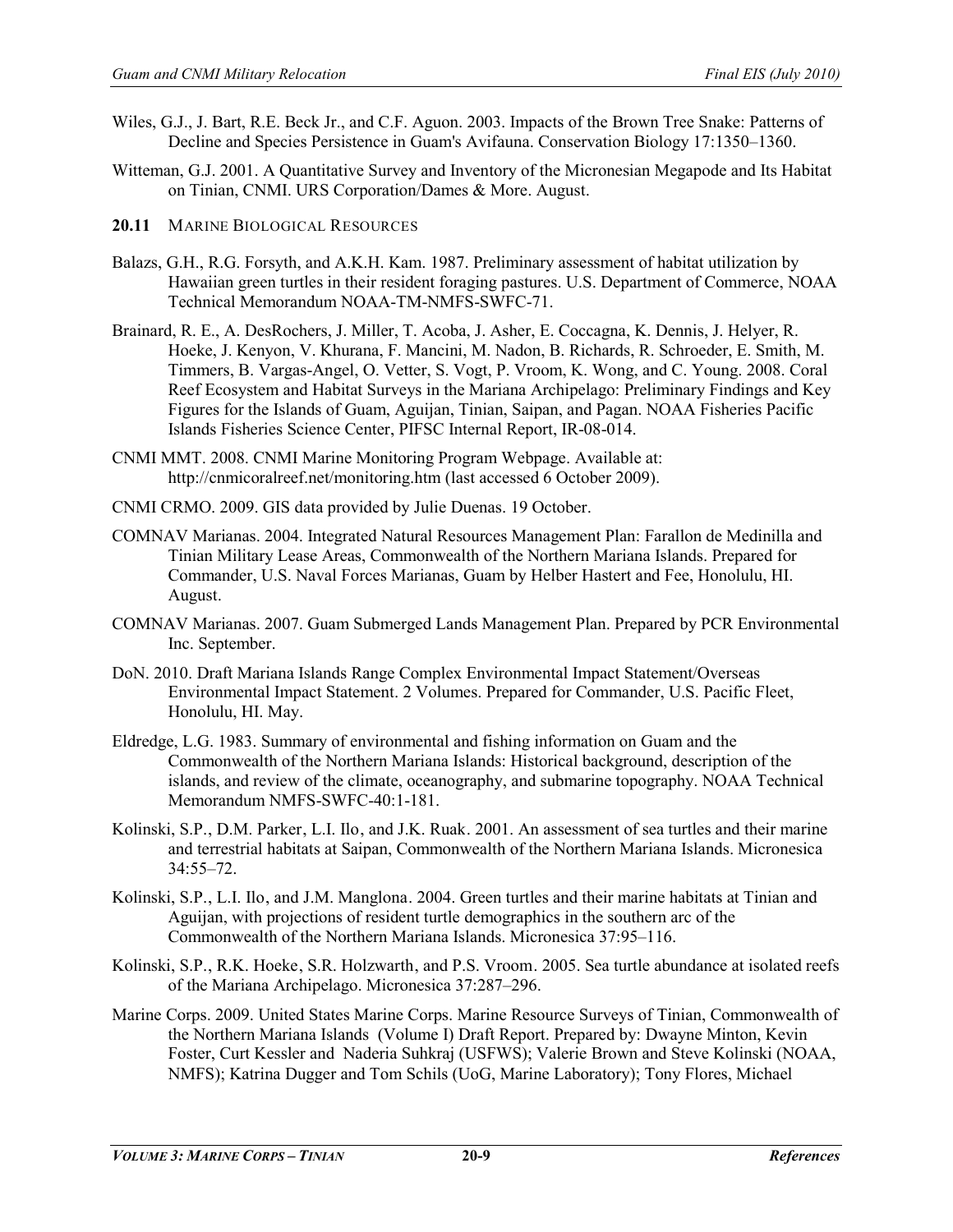Tenorio and Michael Trianni (CNMI, DFW); Peter Houk and John Iguel (CNMI, DEQ); and John Starmer (CNMI, CRMO). Prepared for the United States Marine Corps. January.

- MRC. 1996. Marianas Environmental Impact Statement, Marine Environmental Assessment Guam and Tinian.
- MRC. 1999. Marianas training effects of LCAC landing on coral reefs. Contract report. Honolulu, Hawaii: Belt Collins.
- Navy. 2005. Marine Resources Assessment for the Marianas Operating Area. Pacific Division, Naval Facilities Engineering Command, Pearl Harbor, Hawai'i. Prepared for Navy, Commander, U.S. Pacific Fleet (COMPACFLT) by Geo-Marine, Inc. August.
- Navy. 2007. Marine Mammal and Sea Turtle Survey and Density Estimates for Guam and the Commonwealth of the Northern Mariana Islands Final Report. Prepared by SRS-Parsons Joint Venture, Geo-Marine, Inc., and Bio-Waves, Inc. Prepared for Naval Facilities Engineering Command Pacific Commander, U.S. Pacific Fleet. August.
- NMC-CREES. 2009. Northern Marianas College Cooperative Research, Extension and Education Services'. http://www.crees.org/news.asp. Last updated 30 April, accessed 1 June.
- NMFS. 2009. NMFS Office of Protected Resources. http://www.nmfs.noaa.gov/pr/species/concern. Last updated 14 January, accessed 15 January.
- NMFS. 2010. Endangered and Threatened Wildlife; Notice of 90–Day Finding on a Petition to List 83 Species of Corals as Threatened or Endangered Under the Endangered Species Act (ESA). Federal Register 75:6616-6621.NOAA. 2005. Environmental Sensitivity Index Map, Guam and the Commonwealth of the Northern Marias Islands. National Ocean Service (NOS), Office of Response and Restoration, Hazardous Materials Response Division. August.
- NOAA. 2008. The State of Coral Reef Ecosystems of the Commonwealth of the Northern Mariana Islands. pp. 437-463. Prepared by Starmer, J., J. Asher, F. Castro, D. Gochfeld, J. Gove, A. Hall, P. Houk, E. Keenan, J. Miller, R. Moffit, M. Nadon, R. Schroeder, E. Smith, M. Trianni, P. Vroom, K. Wong and K. Yuknavage. 2008. In "The State of Coral Reef Ecosystems of the United States and Pacific Freely Associated States: 2008" (Waddell, J.E. and A.M. Clarke (eds.). NOAA Technical Memorandum NOS NCCOS 73. NOAA/NCCOS Center for Coastal Monitoring and Assessment's Biogeography Team. Silver Spring, MD. 569 pp.
- Oceanit. 2006. Marine biological survey for the proposed wastewater effluent outfall, Island of Tinian; Commonwealth of the Northern Mariana Islands. Report prepared for the U.S. Army Corp of Engineers. 20 pp.
- Pultz, S., D. O'Daniel, S. Krueger, H. McSharry, and G. Balazs. 1999. Marine turtle survey on Tinian, Mariana Islands. Micronesica 32:85–94.
- Quinn N.J., and B.L. Kojis. 2003. The Dynamics of Coral Reef Community Structure and Recruitment Patters around Rota, Saipan, and Tinian, Western Pacific Bulletin of Marine Science 72:979-996.
- USFWS. 2009. Endangered Species Program: Species Information. http://www.fws.gov/endangered/wildlife.html. Last updated 14 January, accessed 15 January.
- Wiles, G. J., A. B. Amerson Jr, and R. E. Beck Jr. 1989. Notes on the herpetofauna of Tinian, Mariana Islands. Micronesica 22:107–118.
- WPRFMC. 2009a. Fishery Ecosystem Plan (FEP) for the Mariana Archipelago. 24 September.
- WPRFMC. 2009b. Fishery Ecosystem Plan for Pacific Pelagic Fisheries of the Western Pacific Region. 24 September.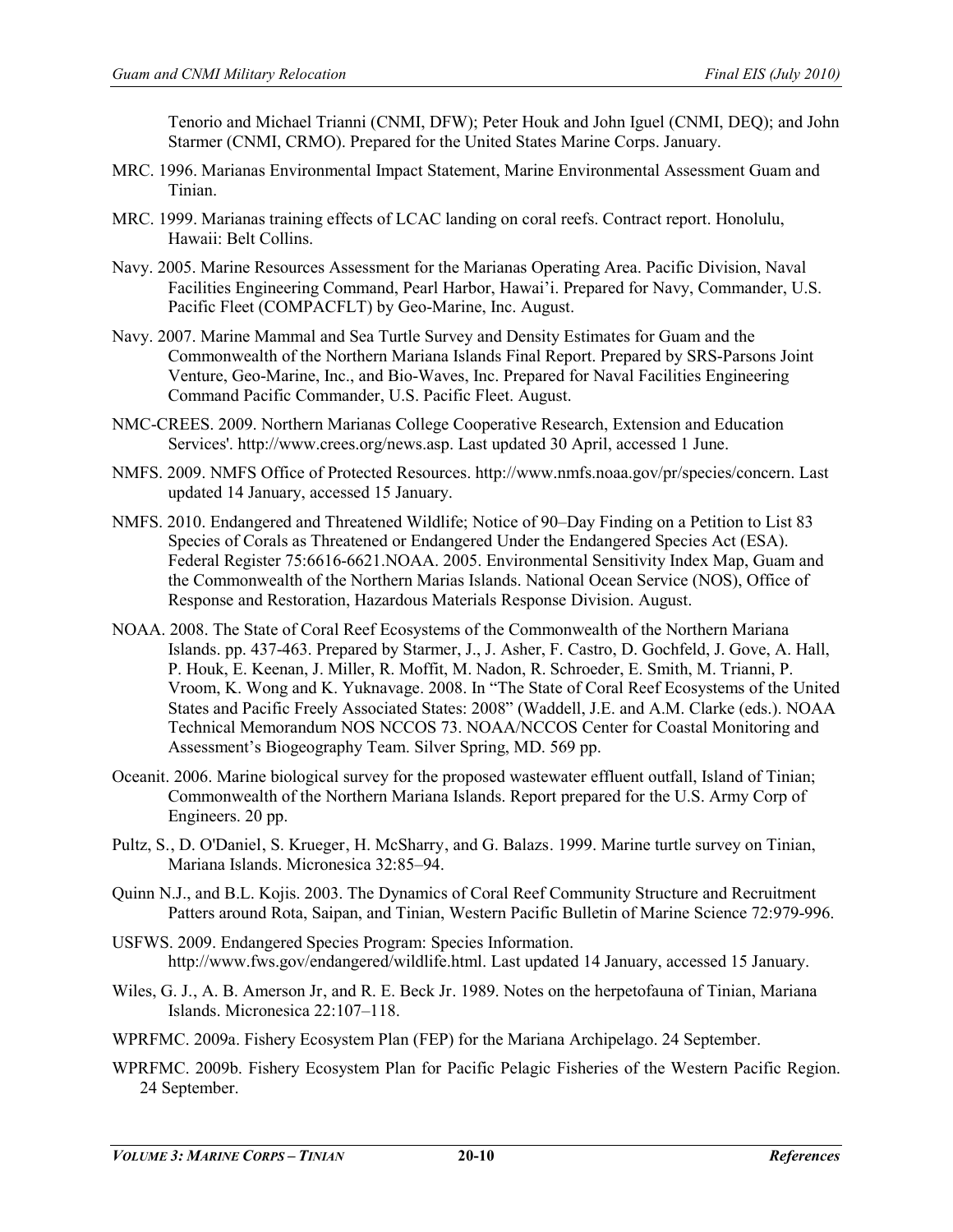## **20.12** CULTURAL RESOURCES

- Allen, J. and R.C. Nees. 2001. Cultural Resources Survey of the Military Leaseback Area, Tinian, Commonwealth of the Northern Mariana Islands. Volume II: Site Descriptions and Excavation Results, Eastern Leaseback Areas 8-14, with Summaries of Laboratory Results. Prepared for the Department of the Navy, Pacific Division, Naval Facilities Engineering Command, Honolulu, HI by Ogden Environmental and Energy Services Co., Inc., Honolulu, HI.
- Allen, J., B. Dixon, K. Aronson, D. Gosser, L. Gilda, T. Moorman, C. O'Hare, M. Riford, and J. Toenjes. 2002. Archaeological Monitoring and Sampling During Testing and Remediation of Contamination from the Former Military Fuel Pipeline, Garapan, Saipan, Commonwealth of the Northern Mariana Islands. Prepared for U.S. Army Engineer Division, Fort Shafter, HI by Ogden Environmental and Energy Services Co., Inc., Honolulu, HI.
- Allen, J., D.C. Gosser, R.C. Nees, and C.R. O'Hare. 2000. Cultural Resources Survey of the Military Leaseback Area, Tinian, Commonwealth of the Northern Mariana Islands. Volume I: Introduction, Environmental and Cultural Background, Research Design, and Methods. Prepared for the Department of the Navy, Pacific Division, Naval Facilities Engineering Command, Honolulu, HI by Ogden Environmental and Energy Services Co., Inc., Honolulu, HI.
- Athens, J.S. 2009. Final Archaeological Surveys and Cultural Resources Studies on Guam and the Commonwealth of the Northern Mariana Islands in Support of the Joint Guam Build-Up Environmental Impact Statement Volume III-I: Tinian Narrative Report. Prepared by International Archaeological Research Institute, Inc. December.
- Athens, J.S. 2008. Archaeological Surveys and Cultural Resource Studies on the Island of Guam in Support of the Joint Guam Build-Up Environmental Impact Statement Volume II Saipan, Sarigan, and Pagan. Prepared for Department of the Navy Naval Facilities Engineering Command, Pacific, Pearl Harbor, HI by International Archaeological Research Institute, Inc., Honolulu.
- Athens, J.S. and J.V. Ward. 1998. Paleoenvironmental and Prehistoric Landscape Change: A Sediment Core Record from Lake Hagoi, Tinian, CNMI. Prepared for Department of the Navy, Pacific Division, Naval Facilities Engineering Command, Pearl Harbor, HI by International Archaeological Research Institute Inc., Honolulu, HI.
- Bouthillier, K. 1998. Cultural Resource Management Overview Survey of Historic Period Sites on U.S. Military Lease Lands at Tinian, Commonwealth of the Northern Mariana Islands. Prepared for Department of the Navy, Pacific Division, Naval Facilities Engineering Command. Ogden Environmental and Energy Services Co., Inc., Honolulu, HI.
- Bouthillier, K. 1999. Historic Context and Evaluation of Historic Sites. Appendix B, *in* Henry et al., Archaeological Inventory Survey in Conjunction with the EIS for Training Exercises on Tinian Island. Prepared for the Department of the Navy, Pacific Division, Naval Facilities Engineering Command, Honolulu, HI by Paul H. Rosendahl, Ph.D., Inc., Hilo, HI.
- Bowers, N.M. 1950. Problems of Resettlement on Saipan, Tinian, and Rota, Marianas. Occasional Historical Papers Series No. 7, CNMI Division of Historic Preservation.
- Burns, J.M. 2008. Underwater Archaeology Remote Sensing Survey of the Proposed AAV and LCAC Landing Beaches, Territory of Guam, Main Base (Dadi and Tipalao), and Tinian, (Unai Chulu and Unai Dangkulo), Commonwealth of the Northern Mariana Islands. Prepared by Southeastern Archaeological Research, Inc.
- Burtchard, G. 1991. Phase I Archaeological Inventory Survey of the South Pulantat-RCA Parcel, Manenggon Hills,Yona, Guam. Prepared for MDI Guam Corporation, Agana, Guam by International Archaeological Research Institute, Inc., Honolulu, HI.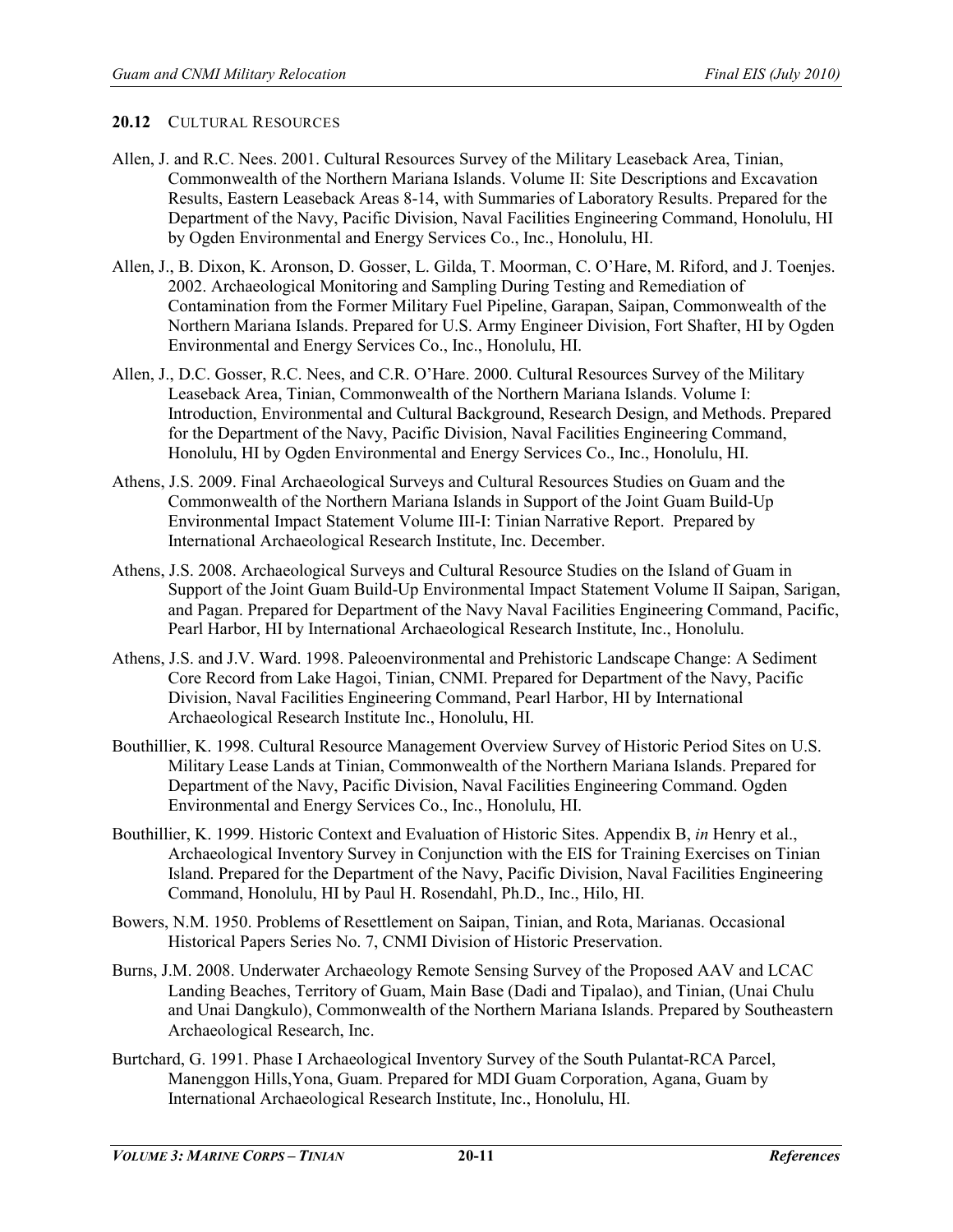- Carson, M.T. and H.D. Tuggle. 2007. Work Plan for Archaeological Surveys and Cultural Resources Studies on Guam and the Commonwealth of the Northern Marinas Islands in Support of the Joint Guam Build-Up Environmental Impact Statement. Prepared for the Department of the Navy, Naval Facilities Engineering Command, Pacific, Pearl Harbor, HI by International Archaeological Research Institute, Inc., Honolulu, HI.
- Craib, J.L. 1993. Early Occupation at Unai Chulu, Tinian, Commonwealth of the Northern Mariana Islands. Indo-Pacific Prehistory Association Bulletin 13:116-134.
- Craib, J.L. 1995. Archaeological Surveys in U.S. Military Lease Lands, Tinian, Commonwealth of the Northern Mariana Islands. Prepared for the Department of the Navy, Pacific Division, Naval Facilities Engineering Command, Pearl Harbor, HI by Ogden Environmental and Energy Services Co., Inc., Honolulu, HI.
- Craib, J.L. 1999. Archaeological Survey and Subsurface Testing of Selected Areas in the Military Lease Lands, Tinian, Commonwealth of the Northern Mariana Islands. Prepared for the Department of the Navy, Pacific Division, Naval Facilities Engineering Command, Pearl Harbor, HI by Ogden Environmental and Energy Services Co., Inc., Honolulu, HI.
- Denfeld, D.C. 1983. A Field Survey and Historical Overview, North Field, Tinian. Prepared for the Division of Historic Preservation, CNMI.
- Denfeld, D.C. 2000. Cultural Resources Survey, Military Leaseback Area: World War II Camps and Units, West Central Tinian, Appendix E, in Cultural Resources Survey of the Military Leaseback Area, Tinian, Commonwealth of the Northern Mariana Islands, Vol. I, by Jane Allen D.C. Gosser, R.C. Nees, and C.R. O'Hare. Prepared for Department of the Navy, Pacific Division, Naval Facilities Engineering Command. Ogden Environmental and Energy Services, Company, Inc., Honolulu.
- Dilli, B.J. and A.E. Haun. 1991. Summary of Historic Preservation Mitigation Efforts for the Relocatable-Over-the-Horizon Radar Projects at Northwest Field, Guam, and North Field, Tinian. Prepared for Wilson Okamoto and Associates by Paul H. Rosendahl, Ph.D., Inc., Hilo, HI.
- Dixon, B. and D.J. Welch. 2002. Archaeological Survey of the West Tinian Airport Improvement Area, Island of Tinian, Commonwealth of the Northern Mariana Islands. Prepared for the Commonwealth Ports.
- Dixon, B., D.J. Welch, T.S. Dye, and T. Mangieri. 2000. Phase II Archaeological Survey of the Military Lease Area (Former IBB Areas B and C), Island of Tinian, Commonwealth of the Northern Mariana Islands. Prepared for the Department of the Navy, Pacific Division, Naval Facilities Engineering Command, Honolulu, HI by International Archaeological Research Institute, Inc., Honolulu, HI.
- Donham, T.K. 1986. Historic Resources Survey and Inventory, North Field, Island of Tinian, Commonwealth of the Northern Mariana Islands. Prepared for VTN Pacific, Inc. by Paul H. Rosendahl, Ph.D., Inc., Hilo, HI.
- Eblé, F.J., M. Swift, I. Carlson, J. Farquhar, and J. Pantaleo. 1997. [draft] Report of Archaeological Monitoring and Sampling During the Remedial Study of the Garapan Fuel Line, Garapan, Island of Saipan, Commonwealth of the Northern Mariana Islands. Prepared for U.S. Army Engineer Division, Pacific Ocean, Fort Shafter, HI by Garcia and Associates, Honolulu, HI.
- EDAW and AECOM. 2009. Tinian North Field Cultural Landscape Report. Prepared for NAVFAC Pacific. April.
- Franklin, L.J. and A.E. Haun. 1995a. Archaeological Survey in Conjunction with FY95 Tandem Thrust 95, Island of Tinian, Commonwealth of the Northern Mariana Islands. Prepared for the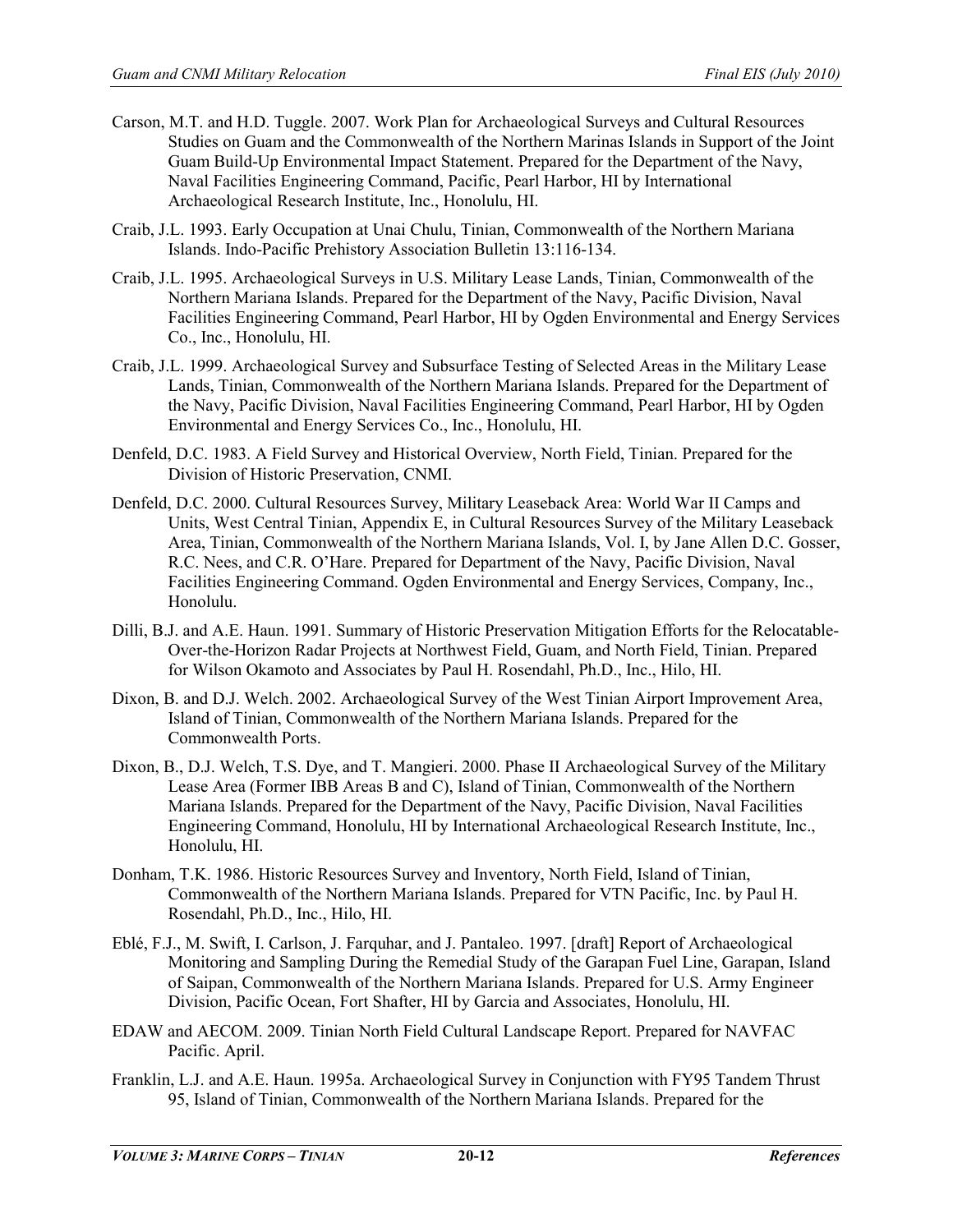Department of the Navy, Pacific Division, Naval Facilities Engineering Command, Honolulu, HI by Paul H. Rosendahl, Ph.D., Inc., Hilo, HI.

- Franklin, L.J. and A.E. Haun. 1995b. Phase I Archaeological Survey and Emergency Data Recovery in the Military Lease Area, Island of Tinian, Commonwealth of the Northern Mariana Islands. Prepared for the Department of the Navy, Pacific Division Naval Facilities Engineering Command, Honolulu, HI by Paul H. Rosendahl, Ph.D., Inc., Hilo, HI.
- Gosser, D., J. Allen, R.C. Nees, K. Aronson, C. O'Hare, and M.F. Riford. 2001. Cultural Resources Survey of the Military Leaseback Area, Tinian, Commonwealth of the Northern Mariana Islands. Volume 4: Laboratory Analysis. Prefinal report prepared for the Department of the Navy, Pacific Division, Naval Facilities Engineering Command, Honolulu, HI by Ogden Environmental and Energy Services Company, Inc., Honolulu, HI.
- Gosser, D., J. Allen, R.C. Nees, K. Aronson, C. O'Hare, and M.F. Riford. 2002. Cultural Resources Survey of the Military Leaseback Area, Tinian, Commonwealth of the Northern Mariana Islands. Volume 4: Laboratory Analysis. Prepared for the Department of the Navy, Pacific Division, Naval Facilities Engineering Command, Honolulu, HI by Ogden Environmental and Energy Services Company, Inc., Honolulu, HI.
- Graves, M. W. and D.R. Moore. 1985. Tumon Bay Area Overview: Cultural and Historical Resources. Prepared for the Historic Preservation Section, Department of Parks and Recreation, Agana Heights, Guam. Micronesian Area Research Center and the Department of Anthropology, University of Guam, Mangilao.
- Griffin, A.E., M. Carson, and J. Peterson. 2009. A Study of Potential Traditional Cultural Properties on Guam, Tinian and Pagan Islands. A Progress Report. Prepared for Department of the Navy, Naval Facilities Engineering Command Pacific, Pearl Harbor, HI.
- Haun, A.E. 1988. Archaeological Field Inspections of Relocatable Over-the-Horizon Radar Sites on Tinian, Mariana Islands, Micronesia. Prepared for Wilson Okamoto and Associates by Paul H. Rosendahl, Ph.D., Inc., Hilo, HI.
- Haun, A.E. 1989. Archaeological Reconnaissance Survey of Relocatable Over-the-Horizon Radar Site P-002, Tinian, Mariana Islands, Micronesia. Prepared for Wilson Okamoto and Associates by Paul H. Rosendahl, Ph.D., Inc., Hilo, HI.
- Haun, A.E. and T.K. Donham. 1989a. Archaeological Reconnaissance Survey of Relocatable Over-the-Horizon Radar Site P-233, Tinian, Mariana Islands, Micronesia. Prepared for Wilson Okamoto and Associates by Paul H. Rosendahl, Ph.D., Inc., Hilo, HI.
- Haun, A.E. and T.K. Donham. 1989b. Archaeological Reconnaissance Survey of Relocatable Over-the-Horizon Radar Site P-225, Tinian, Mariana Islands, Micronesia. Prepared for Wilson Okamoto and Associates by Paul H. Rosendahl, Ph.D., Inc., Hilo, HI.
- Haun, A.E., J.A. Jimenez, M.A. Kirkendall, and S.T. Goodfellow. 1999. Archaeological Investigations at Unai Chulu, Island of Tinian, Commonwealth of the Northern Mariana Islands. Prepared for Department of the Navy, Pacific Division, Naval Facilities Engineering Command, Pearl Harbor, HI by Paul H. Rosendahl, Ph.D., Inc., Hilo, HI
- Haun, A.E., R.S. Brown, and B.J. Dilli. 1990. Archaeological Inventory Survey, Relocatable Over-the-Horizon Radar Support Facilities Sites, Tinian, Mariana Islands, Micronesia. Prepared for Wilson Okamoto and Associates by Paul H. Rosendahl, Ph.D., Inc., Hilo, HI.
- Henry, J.D. and A.E. Haun. 1995. Additional Phase I Archaeological Inventory and Phase II Archaeological Inventory Survey in the Military Lease Area, Island of Tinian, Commonwealth of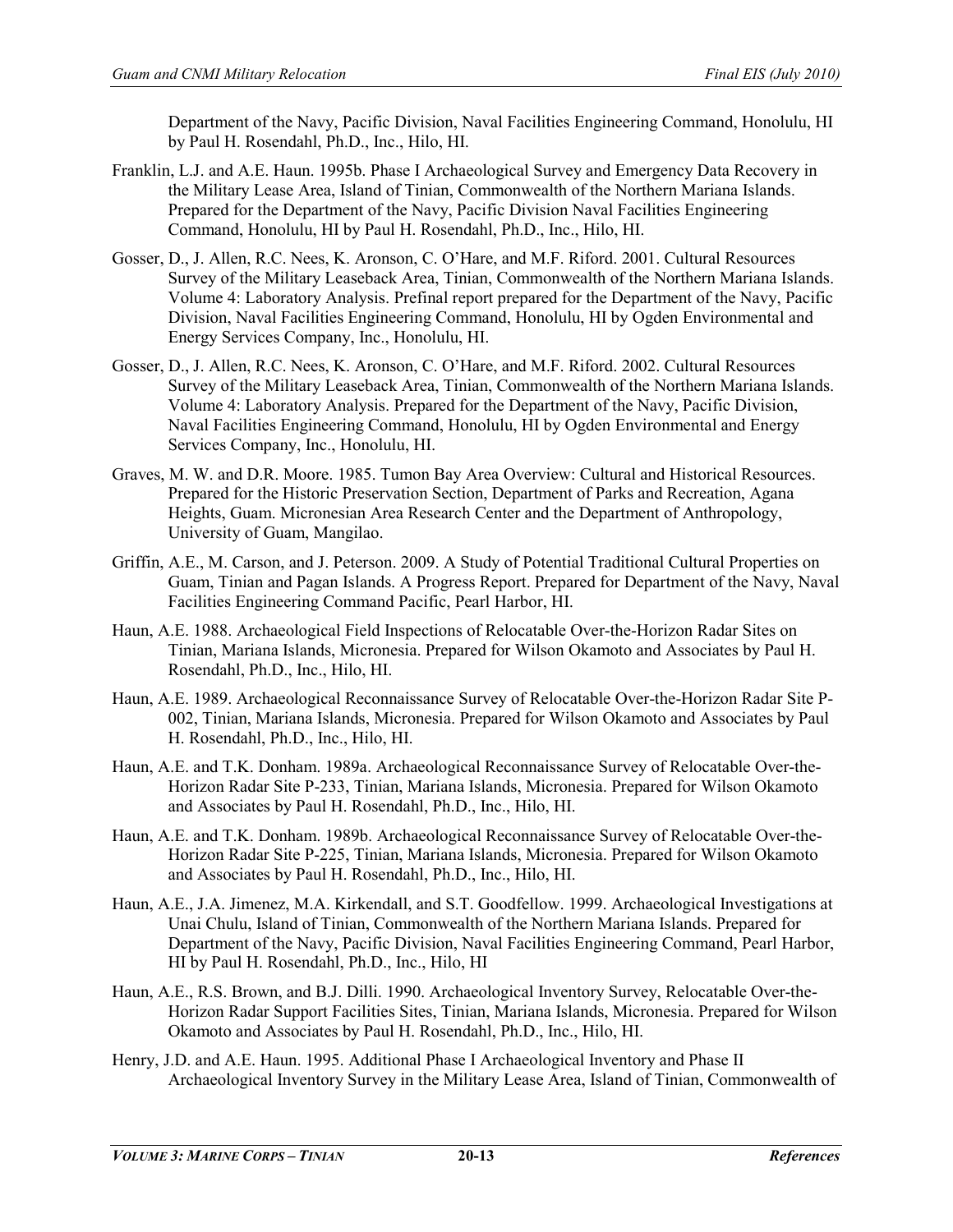the Northern Mariana Islands. Prepared for Department of the Navy, Pacific Division, Naval Facilities Engineering Command, Honolulu, HI by Paul H. Rosendahl, Phd., Inc., Hilo, HI.

- Hunter-Anderson, R.L. 1989. Archaeological Investigations in the Small Boat Harbor Project Area, Agat, Guam. Prepared for the U.S. Army Engineer District, Fort Shafter, HI by International Archaeological Research Institute, Inc., Honolulu, HI.
- Jimenez, J.A. A.E. Haun, M.A. Kirkendall, and S.T. Goodfellow. 1996. Archaeological Investigations at Unai Chulu, Island of Tinian. Commonwealth of the Northern Mariana Islands. Prepared for the Department of the Navy, Pacific Division, Naval Facilities Engineering Command, Pearl Harbor, HI by Paul H. Rosendahl Inc., Hilo, HI.
- Jones, B. and M.J. Tomonari-Tuggle. 1994. Archaeological Data Recovery at the Guam Capuchino and South Garapan Sites, Garapan Village, Saipan. Prepared for Historic Preservation Office, Department of Community and Cultural Affairs, Commonwealth of the Northern Mariana Islands. International Archaeological Research Institute, Inc., Honolulu, HI.
- Jones, J.B. 1991. Archaeological Survey of Non-Indigenous Historic Resources on the Portion of the Island of Tinian, Commonwealth of the Northern Mariana Islands (CNMI) Leased for Military Purposes. Prepared for the Department of the Navy, Pacific Division, Naval Facilities Engineering Command.
- Kurashina, H. and R.N. Clayshulte. 1983. Site Formation Processes and Cultural Sequence at Tarague, Guam. Indo-Pacific Prehistory Association Bulletin 4:114-122.
- Levesque, R.(Ed.). 1995. History of Micronesia: A Collection of Source Documents. Volume 4: Religious Conquest 1638-1970. Levesque Publications, Gatineau, Quebec.
- Mathewson T. 2000. 509 Composite Group Flightline[. http://home.att.net/~sallyann2/M](http://home.att.net/~sallyann2/)oore, D.R. 2002. Guam's Prehistoric Pottery and Its Chronological Sequence. With contributions by William R. Dickinson, Hector Neff, Michael D. Glascock, Thomas H. Loy, and Alison Crowther. Prepared for International Archaeological Research Institute, Inc., Honolulu, and the Department of the Navy, Pacific Division, Naval Facilities Engineering Command, Pearl Harbor, HI by Micronesian Archaeological Research Services, Guam.
- Moore, D.R., M.J. McNerney, and R.L. Hunter-Anderson. 1986. An Archaeological Survey of Portions of Tinian Island, Commonwealth of the Northern Mariana Islands. Cultural Resources Management Report. Prepared for Pacific Division, Naval Facilities Engineering Command, Honolulu, HI by American Resources Group, Ltd., Carbondale, IL.
- Moore, D.R., R.L. Hunter-Anderson, E.F. Wells, and J.R. Amesbury. 2002. Archaeological Data Recovery and Construction Monitoring for the Proposed International Broadcasting Bureau (IBB) Mariana Radio Relay Station, Island of Tinian, Commonwealth of the Northern Mariana Islands. Prepared for the U.S. Army Corps of Engineers, Pacific Ocean Division by Micronesian Archaeological Research Services, Mangilao, Guam.
- Navy. 2009. Probability maps created for Guam and Tinian. Prepared by IARII, Inc.
- NPS. 1998. Bulletin 38: Guidelines for Evaluating and Documenting Traditional Cultural Properties.
- National Park Service. 2002. How to Apply National Register Criteria for Evaluation Bulletin 15. National Park Service, Department of the Interior, Washington, D.C.
- Pangelinan, J.B. 1982. Documentation to Accompany the Determination of Eligibility: North Field Historic Area. Prepared for the CNMI Historic Preservation Office. Copy in the Office of the Tinian Historic Preservation Coordinator.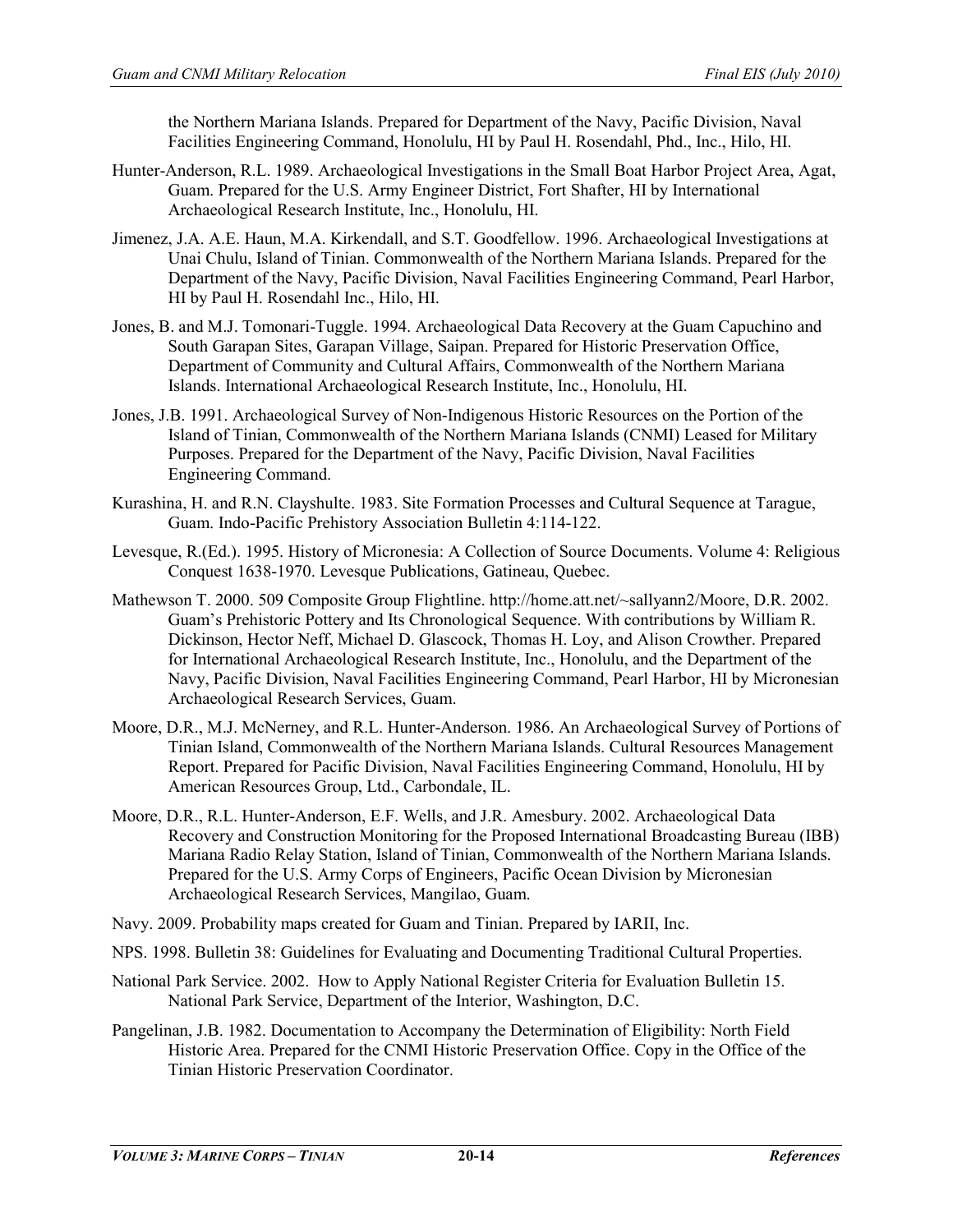- Putzi, J.L., F.J. Eblé, D.R. Moore, J.R. Amesbury, and R.L. Hunter-Anderson. 1997. Phase II Archaeological Survey and Testing at the Proposed Voice of America Relay Station Site within Area A, Tinian Island, Commonwealth of the Northern Mariana Islands. Prepared for the U.S. Army Corps of Engineers, Pacific Ocean Division by Garcia and Associates, Honolulu, HI.
- Reinman, F.M. 1977. An Archaeological Survey and Preliminary Test Excavations on the Island of Guam, Mariana Islands, 1965-1966. Miscellaneous Publications, No. 1. Micronesian Area Research Center, University of Guam, Mangilao.
- Thompson, E. 1984. National Register of Historic Places Inventory—Nomination Form for North Field Historic District. National Park Service, Washington, DC.
- Thursby, L. 2008. End of Fieldwork Report--Archival Research and Architectural Survey of Tinian Harbor and Voice of America Facility. TEC, Inc. Joint Venture.
- Tomonari-Tuggle, M.J., H.D. Tuggle, and D.J. Welch. 2005. Regional Integrated Cultural Resources Management Plan for COMNAVREG Marianas Lands. Volume II: Tinian. Prepared for Department of the Navy, Naval Facilities Engineering Command, Pacific, Pearl Harbor, HI by International Archaeological Research Institute, Inc., Honolulu, HI.
- Tomonari-Tuggle, M.J., H.D. Tuggle, J. Allen, D.J. Welch, and M.T. Carson. 2007. Archaeological Assessment Study in Support of the Strategic Forward Basing Initiative, Guam and the Commonwealth of the Northern Mariana Islands. Prepared for Department of the Navy, Naval Facilities Engineering Command, Pacific, Pearl Harbor, HI by International Archaeological Research Institute, Inc., Honolulu, HI.
- Tuggle, H.D. and A. Schilz. 1999. Cultural Resource Management Plan for the Military Lease Area, Island of Tinian, Commonwealth of the Northern Mariana Islands. Prepared for the Department of the Navy, Pacific Division, Naval Facilities Engineering Command, Honolulu, HI by Ogden Environmental and Energy Services Co., Inc., Honolulu, HI.
- Tuggle, H.D. and D.J. Welch. 1999. Tinian Historic Site Protection Plan for the Military Lease Area. Prepared for Belt Collins Hawai'i. International Archaeological Research Institute, Inc., Honolulu.
- USACE. 1995. Final Environmental Assessment and Finding of No Significant Impact for the Voice of America Mariana Relay Station, Tinian, Commonwealth of the Northern Mariana Islands. Prepared for the International Broadcasting Bureau, United States Information Agency, Washington, DC. by USACE, Honolulu Engineer District.
- Welch, D.J. 1994. Archaeological Assessment of Historic Sites in Conjunction with the Tinian Tandem Thrust 95 Military Exercises, Tinian, CNMI. Prepared for Belt Collins Hawai'i. International Archaeological Research Institute, Inc., Honolulu, HI.
- Welch, D.J. and H.D. Tuggle. 1998. Military Exercises and Historic Sites in the Military Retention Area of the Island of Tinian, CMNI: An Archaeological Assessment. Prepared for Belt Collins Hawai'I by International Archaeological Research Institute, Inc., Honolulu, HI.
- Welch, D.J. and H.D. Tuggle. 2008. Tinian Prehistory and History: A Synthesis of Archaeological Research and Historical Documentation for the Military Lease Area of Tinian Island, CNMI. Department of the Navy, Pacific Division, Naval Facilities Engineering Command, Pearl Harbor, HI by International Archaeological Research Institute, Inc. Honolulu, HI.
- **20.13** VISUAL RESOURCES
- B-29 Bombers Operating from Saipan and Tinian. 2008. Photo of Tinian B-29 Airfields, 50 Years Later. [http://www.nps.gov/archive/amme/wwii\\_museum/air\\_offensive/b29\\_operations.html.](http://www.nps.gov/archive/amme/wwii_museum/air_offensive/b29_operations.html) February.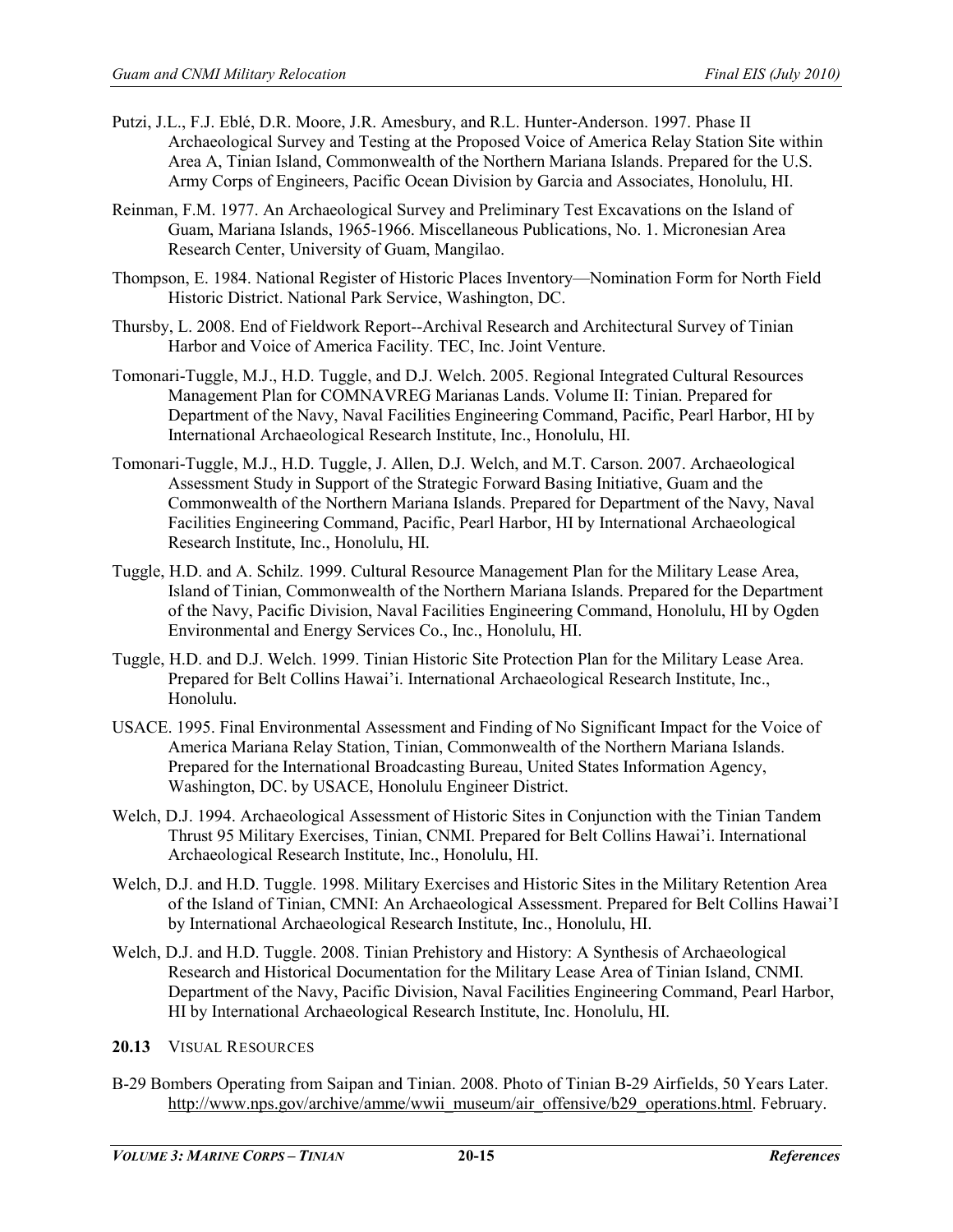EDAW. 2009. Guam Joint Military Master Plan Site Visit. March.

- Google Earth. 2008a. Photo of Chulu Beach. [http://www.panoramio.com/photo/12582472.](http://www.panoramio.com/photo/12582472) November.
- Google Earth. 2008b. Photo of San Jose Village from 8<sup>th</sup> Avenue. [http://www.panoramio.com/photo/1235534.](http://www.panoramio.com/photo/1235534) November.
- Google Earth. 2008c. Photo of House of Taga. [http://www.panoramio.com/photo/12708147.](http://www.panoramio.com/photo/12708147) November.
- Google Earth. 2008d. Photo of Suicide Cliff. [http://www.panoramio.com/photo/10498892.](http://www.panoramio.com/photo/10498892) November.
- Google Earth. 2008e. Photo of Kammer Beach. [http://www.panoramio.com/photo/1235565.](http://www.panoramio.com/photo/1235565) November.
- Google Earth. 2008f. Photo of Taga Beach[. http://www.panoramio.com/photo/12778285.](http://www.panoramio.com/photo/12778285) November.
- National Park Service, U.S. Department of Interior. http://www.nps.gov
- The 6<sup>th</sup> Bomb Group. 2008. Photo of Airfield on Tinian. [http://www.philcrowther.com/6thBG/6bgtinian.html.](http://www.philcrowther.com/6thBG/6bgtinian.html) May.
- Tinian Island, Northern Mariana Islands. 2008. Photo of Northern End of Tinian Looking South. [http://www.tinian.org/.](http://www.tinian.org/) June.
- Visitor Information Page. 2008. [http://tinian.homestead.com/untitled2.html.](http://tinian.homestead.com/untitled2.html) Photo of Blowhole. November.
- World War II on Tinian. 2009. Photo of International Broadcasting Bureau Transmitting Site. [http://tourtinian.homestead.com/wwii.html.](http://tourtinian.homestead.com/wwii.html) March.
- **20.14** ROADWAYS AND MARINE TRANSPORTATION
- Belt Collins. 1999. Final Environmental Impact Statement for Military Training in the Marianas. Prepared for U.S. Pacific Command Fleet. June.
- Global Security. 2008. Military Tinian. http://www.globalsecurity.org/military/facility/tinian.htm. Accessed 15 December.
- Tinian Chamber of Commerce. 2010. Position Paper and Official Comments for the Draft Environmental Impact Statement for the Guam and CNMI Military Relocation. 12 February.

**20.15** UTILITIES

- Belt Collins. 2003. Final Water Infrastructure Development Plan for the Island of Tinian, Commonwealth of the Northern Mariana Islands.
- CNMI DEQ. 1999. Individual Wastewater Disposal System, Certification for Use of Septic System. 10 March.
- Wil-Chee Planning. 2005. Comprehensive Study Report, Tinian Landfill, Tinian CNMI. March.
- **20.16** SOCIOECONOMICS AND GENERAL SERVICES
- Bartolucci, C.A. and D. Shreni. 2006. A Private Sector Assessment for the Commonwealth of the Northern Mariana Islands. United States Department of the Interior, Office of Insular Affairs, Island Fellows.
- Bridge Investment Group. 2008. Personal Communication via meeting with Phillip Mendiola-Long, Bridge Investment Group. 19 February.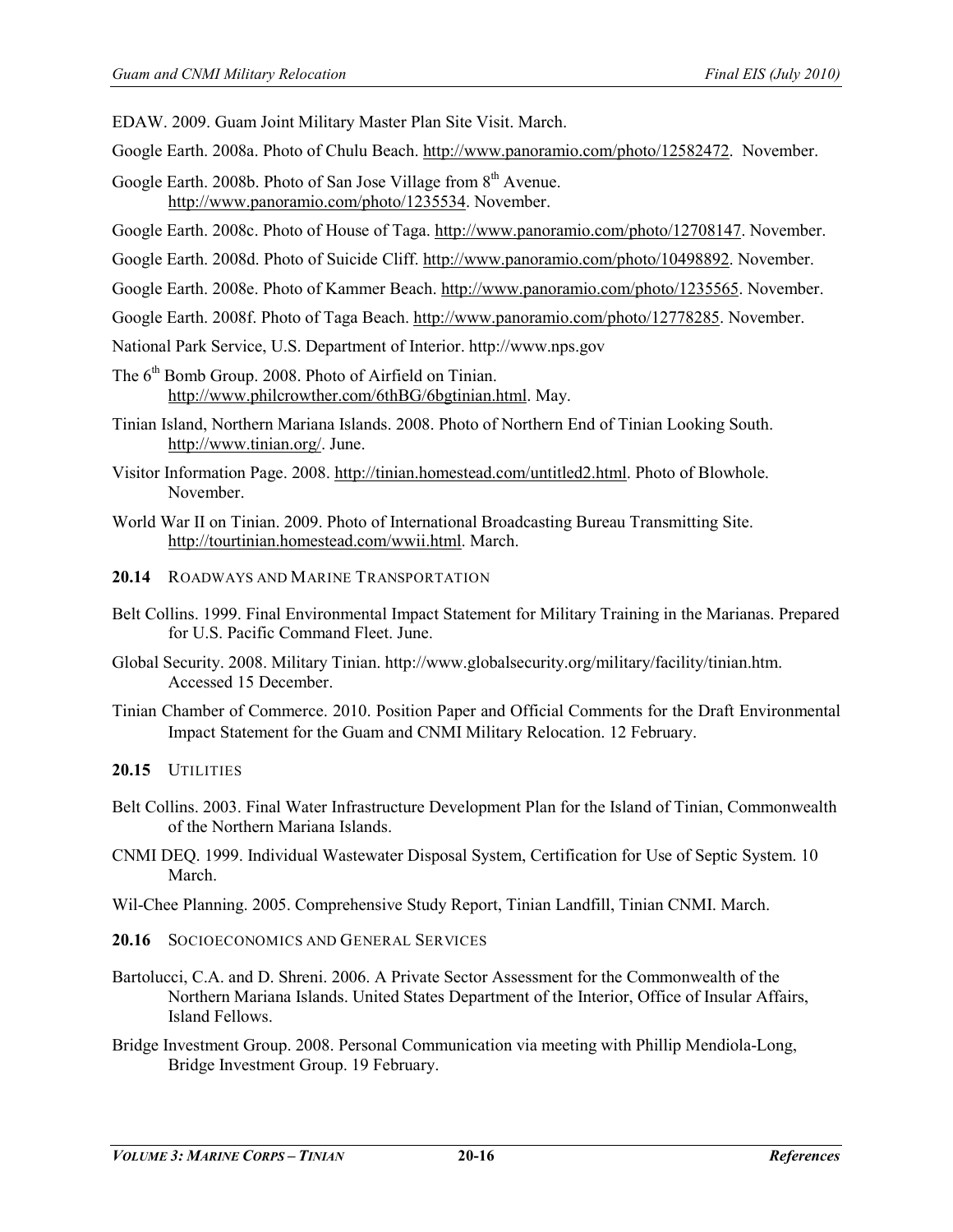- Central Intelligence Agency. 2009. CIA World Factbook. Available at: <https://www.cia.gov/library/publications/the-world-factbook/geos/ps.html.>Accessed March 2009.
- CNMI Department of Commerce, Central Statistics Division. 2002. Statistical Yearbook for the CNMI.
- CNMI Department of Commerce, Central Statistics Division. 2008. 2005 CNMI Household Income and Expenditure Survey. April.
- CNMI Department of Commerce. 2008a. Personal communication, M. Ada, CNMI Commerce Secretary. 1 October.
- CNMI Department of Commerce. 2008b. Personal communication via telephone, J. Liwanag, Central Statistics Division. 9 October.
- CNMI Office of the Governor. 2008. Economic Impact of Federal Laws on the Commonwealth of the Northern Mariana Islands.
- CNMI Public School System. 2008a. PSS Central Office Website.
- CNMI Public School System. 2008b. 2006 Audited Financial Statement.
- Cohen, D.B. 2007. Deputy Assistant Secretary of the Interior for Insular Affairs. Testimony on the proposed federalization of CNMI immigration.
- Congressional Budget Office. 2004. Analysis of HR4/SA 2945. 3 May.
- de la Torre, F. 2006 Saipan Tribune. 4 August.
- Deposa, M. 2006. Marianas Variety. 5 December.
- General Accounting Office. 2006. Military Personnel: Progress Made in Implementing Recommendations to Reduce Domestic Violence, but Further Management Action Needed, GAO-06-540. Available at[: http://www.gao.gov/new.items/d06540.pdf.](http://www.gao.gov/new.items/d06540.pdf) Accessed February 2009.
- Hotel Association of the Northern Mariana Islands. 2009a. Personal communication via telephone, Lynn Knight, Chairperson. March 10. Information concerning Federalization of minimum wage and visa waiver effects on CNMI and Tinian casino industry. Marianas Visitors Authority Tinian Office. 2008a. Personal communication via email, J. Charfauros. Tinian office.
- Hotel Association of the Northern Mariana Islands. 2009b. U.S. Customs and Border Protection 2009 0001 (Interim Final Rule) and 2009 CNMI Tourism Projections.
- Marchesseault, J. 2009. Senator Pushes Casinos to Save Rota Tourism. Guam New Factor. 29 July. Available at: [http://www.guamnewsfactor.com/20090729775/News-Analysis/Senator-Pushes-](http://www.guamnewsfactor.com/20090729775/News-Analysis/Senator-Pushes-Casinos-To-Save-Tourism.html)[Casinos-To-Save-Tourism.html.](http://www.guamnewsfactor.com/20090729775/News-Analysis/Senator-Pushes-Casinos-To-Save-Tourism.html) Accessed August 2009.
- Marianas Visitors Authority Tinian Office. 2008. Personal communication via email, V. Borja.
- Marianas Visitors Authority. 2009a. Personal communication via telephone, Perry Tenorio, Managing Director. Information concerning Federalization of minimum wage and visa waiver effects on CNMI and Tinian casino industry. 1 March.
- Marianas Visitors Authority. 2009b. Commonwealth of the Northern Mariana Islands, Visitor Arrival Statistics (though June 2009). Available at [http://www.mymarianas.com/images/library/June%202009.final.pdf.](http://www.mymarianas.com/images/library/June%202009.final.pdf) Accessed August 23, 2009.
- Pew Environmental. 2008. Global Ocean Legacy, Proposed Mariana Trench National Marine Monument for the Commonwealth of the Northern Mariana Islands; Culture, Economy and Government. Available online at: [http://www.globaloceanlegacy.org/resources/CNMI\\_culture.pdf](http://www.globaloceanlegacy.org/resources/CNMI_culture.pdf)
- Sebastian, S. 2008. Saipan Tribune. 24 October.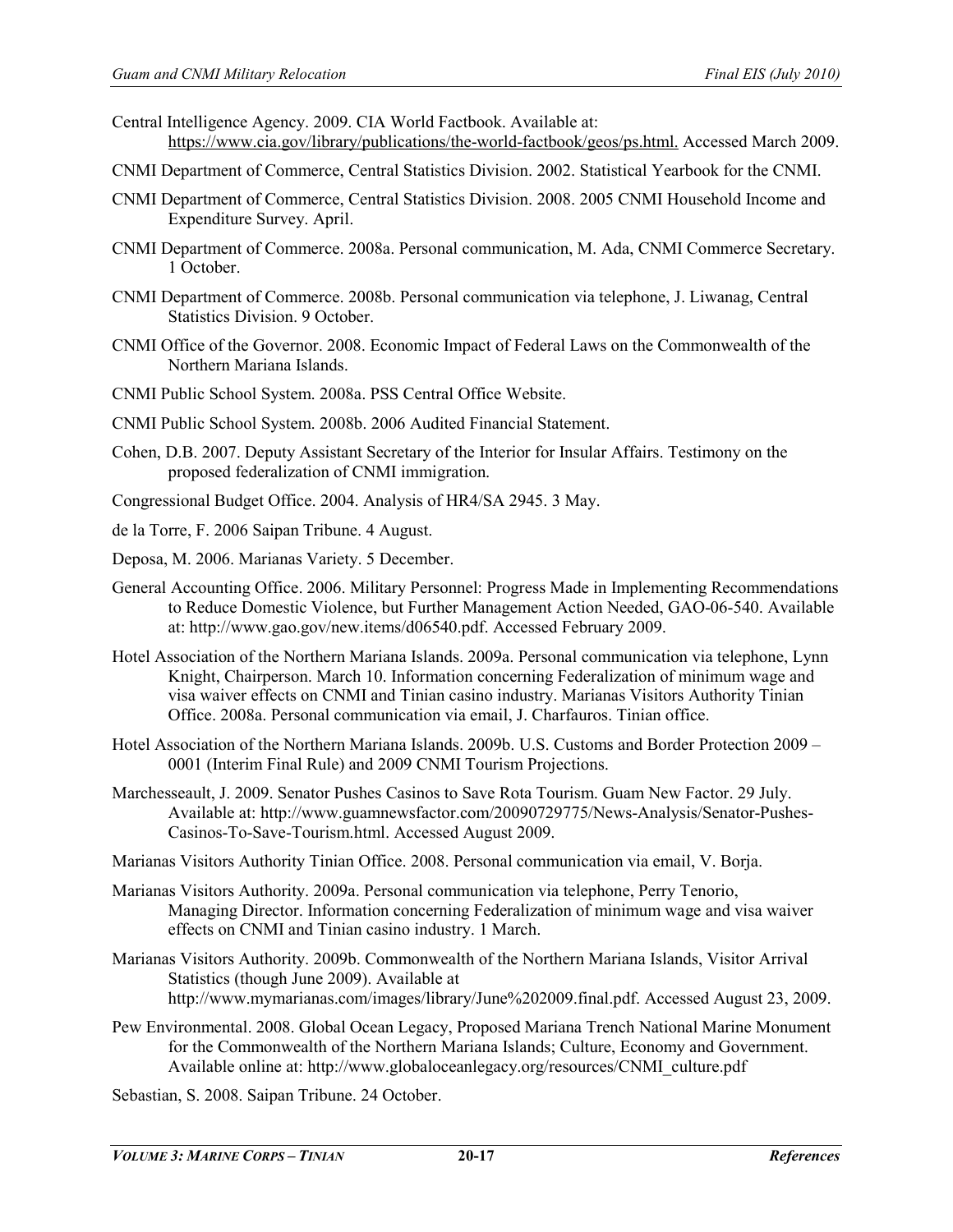Secretariat of the South Pacific. 2008. Projections for 2008-2015*.* 

- Tinian Business Panel. 2008. Personal communication via meeting with Jeffrey L. Barr, Power Plant Manager; Allen Perez, Special Assistant to the Commissioners, Tinian Casino Gaming Control Commission; Phillip Mendiola-Long, Bridge Investment Group; Debra Fleming, owner Fleming Hotel/Restaurant; Trenton Donner, Tinian Stevedoring Company; Tom Liu, Tinian Dynasty Hotel General Manager. Tinian. 6 November.
- Tinian Chamber of Commerce. 2009. Personal communication via meeting with Phillip Mendiola-Long, Bridge Investment Group; Tom Liu, Tinian Dynasty Hotel General Manager; Joey P. San Nicolas, Law Office of Joey P. San Nicolas; Janet H. King, King Law Office, Janet H. King, Attorney-at-Law; Don Farrell, Micronesian Productions; Rev. Reid Ellis, Pastor/Principal Grace Christian Academy; Matthew Masga, Resident Department Head, Tinian Dept. of Commerce; Don Power, Managing Director, Power Builders International. 13 February.
- Tinian Department of Public Safety. 2008. Personal communication via meeting. 20 February.
- Tinian Dynasty Hotel and Casino. 2008. Personal communication via meeting with Alfred Yue, Casino Manager regarding Dynasty construction activities. 19 February.
- Tinian Dynasty Hotel and Casino. 2009a. Personal communication via meeting with Tinian Gaming Commission. 12 February.
- Tinian Dynasty Hotel and Casino. 2009b. Personal communication via email, T. Liu. 12 February and 13 February.
- Tinian Municipal Directors. 2009. Personal communication via meeting with Joey Dela Cruz, Acting RDH, Dept. of Community & Cultural Affairs; Gilbert Macarama, Director, Dept. of Public Works; Joseph T. Lizama, RDH, Dept. of Land & Natural Resources; Gus Dosalua, Firefighter/EMS, Dept. of Public Safety; Josephine Y. Polishco, Nurse Supervisor, Hospital Operations, Tinian Health Center, Dept. of Public Health; Jose T. King, RDH, Dept. of Public Safety, Ray Cing, Director, Dept. of Public Lands; Joaquin Borja, Director, Dept. of Labor & Training Services; Gerald Crisostomo, Asst. Ports Manager. Tinian, 12 February.
- Tinian Municipal Treasury. 2009. Personal communication via in-person interview and follow-up e-mails, D. Maratita, Muncipal Treasurer. 13 February and 19 March.
- U.S. Census Bureau. 2000. Decennial Census. Available at: http://factfinder.census.gov/servlet/DatasetMainPageServlet? program=DEC& submenuId=& la [ng=en&\\_ts=](http://factfinder.census.gov/servlet/DatasetMainPageServlet?_program=DEC&_submenuId=&_lang=en&_ts). Accessed 2 January 2008.
- U.S. Census Bureau. 2002 and 2007. CNMI Economic Censuses for the years 2002 and 2007. Available via U.S. Census Bureau website's American Fact Finder: http://factfinder.census.gov/servlet/DatasetMainPageServlet? lang=en&\_ts=271370358442&\_ds [\\_name=EC0700A1&\\_program=ECN](http://factfinder.census.gov/servlet/DatasetMainPageServlet?_lang=en&_ts=271370358442&_ds_name=EC0700A1&_program=ECN)
- U.S. Census Bureau. 2008. International Data Base, for 1970-2000. Available at: [http://www.census.gov/ipc/www/idb/worldpopinfo.html.](http://www.census.gov/ipc/www/idb/worldpopinfo.html)
- U.S. Census Bureau.2009. 2008 Estimates of Compact of Free Association (COFA) Migrants.
- U.S. Department of Agriculture, National Agricultural Statistics Service. 2009. 2007 Census of Agricultures, Northern Mariana Islands, Commonwealth and Island Data. Volume 1, Geographic Area Series, Part 56. Available at [http://www.commerce.gov.mp/new/PDF/central\\_statistic/Cen/Agriculture/CNMI%20Agriculture](http://www.commerce.gov.mp/new/PDF/central_statistic/Cen/Agriculture/CNMI%20AgricultureCensus%202007%20Results.pdf) [Census%202007%20Results.pdf.](http://www.commerce.gov.mp/new/PDF/central_statistic/Cen/Agriculture/CNMI%20AgricultureCensus%202007%20Results.pdf) Accessed August 2009.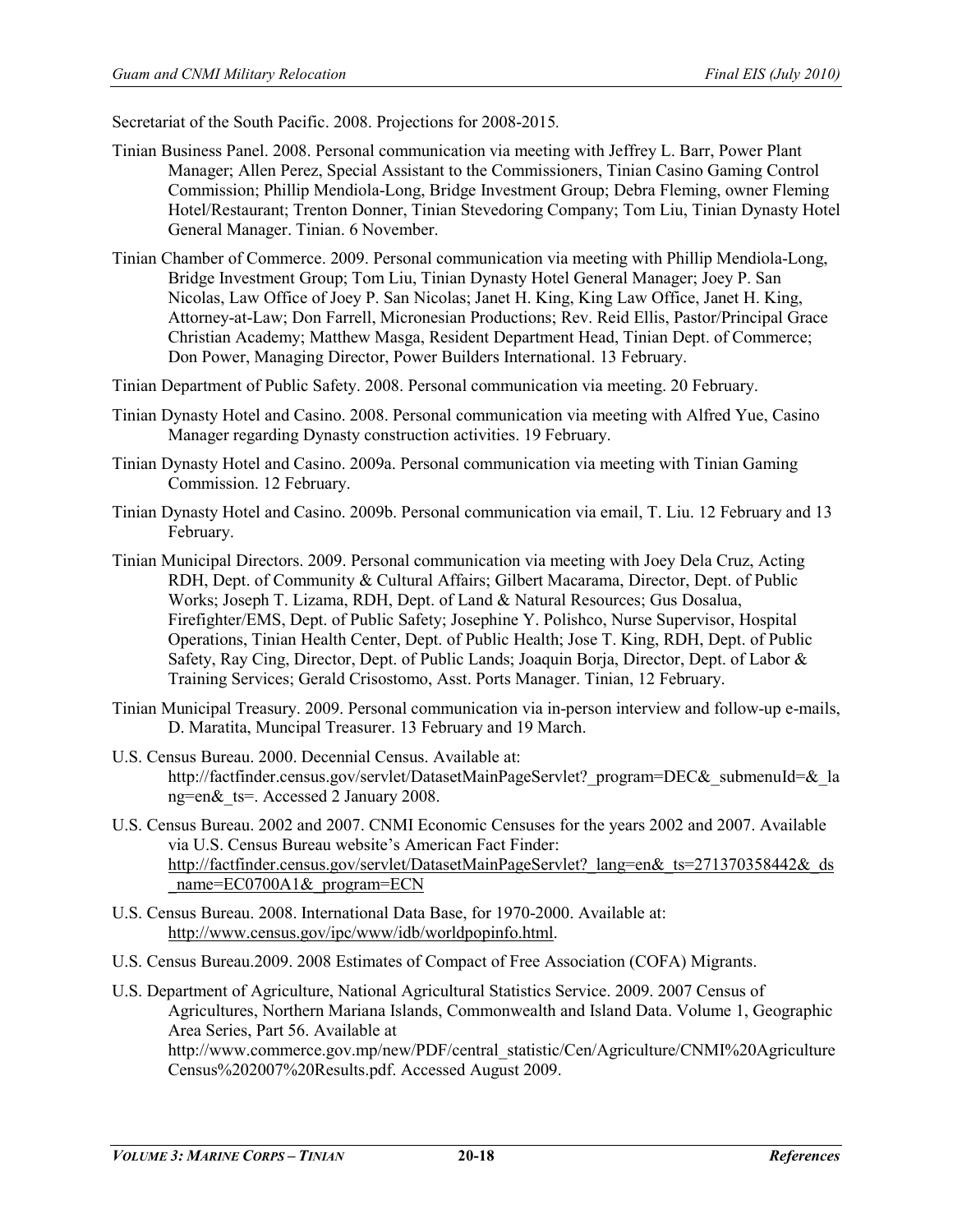- U.S. Department of the Interior, Office of Insular Affairs. 2009. Website on the Commonwealth of the Northern Mariana Islands. Available a[t http://www.doi.gov/oia/Islandpages/cnmipage.htm.](http://www.doi.gov/oia/Islandpages/cnmipage.htm) Accessed August 2009.
- U.S. Department of the Interior. 1999. Report on the State of the Islands.
- Vallejera, J. 2007. Saipan Tribune. 27 May.
- 20.17 HAZARDOUS MATERIALS AND WASTE
- CNMI DEQ. 2008. Homepage, [http://www.deq.gov.mp/.](http://www.deq.gov.mp/) Accessed October.
- DRMO Okinawa. 2009. Waste Disposal Database. Accessed 25 February 2009.
- GMP, Inc. 1997. Environmental Baseline Survey. Island of Tinian Commonwealth of the Northern Mariana Islands. February.
- **20.18** PUBLIC HEALTH AND SAFETY
- No references were cited.
- **20.19** ENVIRONMENTAL JUSTICE AND THE PROTECTION OF CHILDREN
- CNMI Department of Commerce, Central Statistics Division. 2008. 2005 CNMI Household Income and Expenditure Survey.
- CEQ. 1979. Regulations for Implementing NEPA[.http://ceq.hss.doe.gov/Nepa/regs/ceq/toc\\_ceq.htm.](http://ceq.hss.doe.gov/Nepa/regs/ceq/toc_ceq.htm)
- CNMI Department of Commerce. 2005. Household Income and Expenditure Survey.
- Grieco, Elizabeth and Cassidy, Rachael. 2001. Census 2000 Brief Overview of Race and Hispanic Origin. [http://www.census.gov/prod/2001pubs/cenbr01-1.pdf. Accessed 7 Oct 2009.](http://www.census.gov/prod/2001pubs/cenbr01-1.pdf.%20Accessed%207%20Oct%202009)
- Presidential Documents. 1994. Federal Actions to Address Environmental Justice in Minority Populations and Low-Income Populations. Executive Order 12898. Federal Register 59(32):1-5.
- U.S. Census Bureau. 2000. Poverty Thresholds. [http://www.census.gov/hhes/www/poverty/threshld/thresh00.html.](http://www.census.gov/hhes/www/poverty/threshld/thresh00.html) Last updated 29 August 2006, accessed 11 November 2008.
- U.S. Department of Commerce. 2003. Population and Housing Profile: 2000 The Commonwealth of the Northern Mariana Islands. [http://www.census.gov/prod/cen2000/island/CNMIprofile.pdf.](http://www.census.gov/prod/cen2000/island/CNMIprofile.pdf) Accessed 7 October 2009.
- U.S. Department of Health ans Social Services (USDHHS). 2004. The 2004 Health and Human Services Poverty Guidelines. http://aspe.hhs.gov/poverty/04poverty.shtml. Revised 23 January 2006. Accessed on 30 April 2009.
- USEPA. 1995. The EPA's Environmental Justice Strategy. [http://www.epa.gov/compliance/resources/policies/ej/ej-strategy.1995.pdf.](http://www.epa.gov/compliance/resources/policies/ej/ej-strategy.1995.pdf) Accessed on 29 April 2009.
- USEPA. 2009. Environmental Justice.http://www.epa.gov/compliance/environmentaljustice/index.html.. Last updated 12 February 2009, accessed on 29 April 2009.